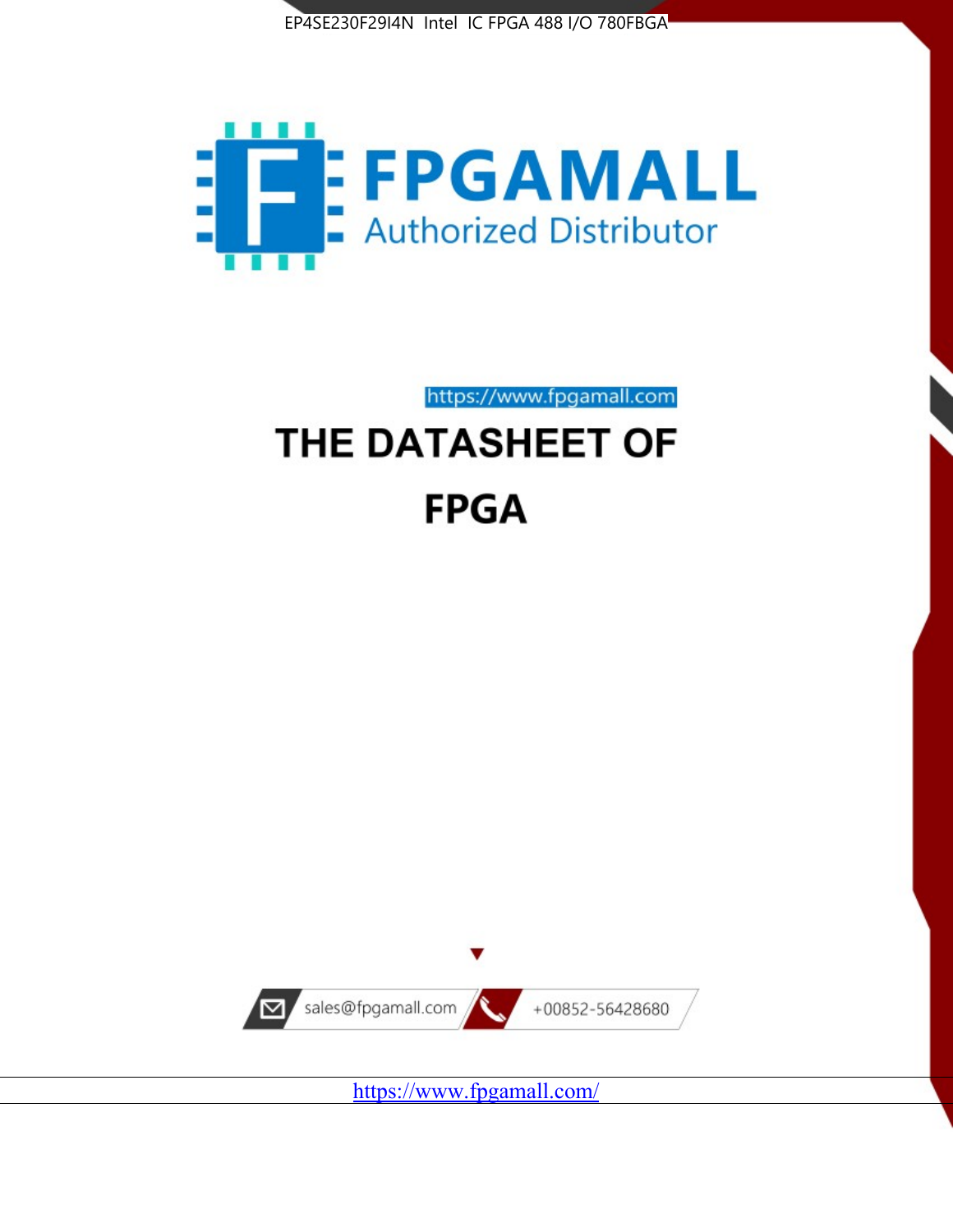EP4SE230F29I4N Intel IC FPGA 488 I/O 780FBGA



**SIV51001-3.5**

Altera® Stratix® IV FPGAs deliver a breakthrough level of system bandwidth and power efficiency for high-end applications, allowing you to innovate without compromise. Stratix IV FPGAs are based on the Taiwan Semiconductor Manufacturing Company (TSMC) 40-nm process technology and surpass all other high-end FPGAs, with the highest logic density, most transceivers, and lowest power requirements.

The Stratix IV device family contains three optimized variants to meet different application requirements:

- Stratix IV E (Enhanced) FPGAs—up to 813,050 logic elements (LEs), 33,294 kilobits (Kb) RAM, and 1,288 18 x 18 bit multipliers
- Stratix IV GX transceiver FPGAs—up to 531,200 LEs, 27,376 Kb RAM, 1,288 18 x 18-bit multipliers, and 48 full-duplex clock data recovery (CDR)-based transceivers at up to 8.5 Gbps
- Stratix IV GT—up to 531,200 LEs, 27,376 Kb RAM, 1,288 18 x 18-bit multipliers, and 48 full-duplex CDR-based transceivers at up to 11.3 Gbps

The complete Altera high-end solution includes the lowest risk, lowest total cost path to volume using HardCopy® IV ASICs for all the family variants, a comprehensive portfolio of application solutions customized for end-markets, and the industry leading Quartus® II software to increase productivity and performance.

For information about upcoming Stratix IV device features, refer to the *Upcoming [Stratix IV Device Features](http://www.altera.com/literature/hb/stratix-iv/uf01001.pdf?GSA_pos=2&WT.oss_r=1&WT.oss=upcoming)* document.

f For information about changes to the currently published *Stratix IV Device Handbook*, refer to the *[Addendum to the Stratix IV Device Handbook](http://www.altera.com/literature/hb/stratix-iv/stx4_siv54002.pdf)* chapter.

This chapter contains the following sections:

- "Feature Summary" on page 1–2
- "Architecture Features" on page 1–6
- "Integrated Software Platform" on page 1-19
- "Ordering Information" on page 1–19

@2016 Altera Corporation. All rights reserved. ALTERA, ARRIA, CYCLONE, HARDCOPY, MAX, MEGACORE, NIOS, QUARTUS and STRATIX words and logos are trademarks of Altera Corporation and registered in the U.S. Patent and Trademark



Stratix IV Device Handbook Volume 1 January 2016

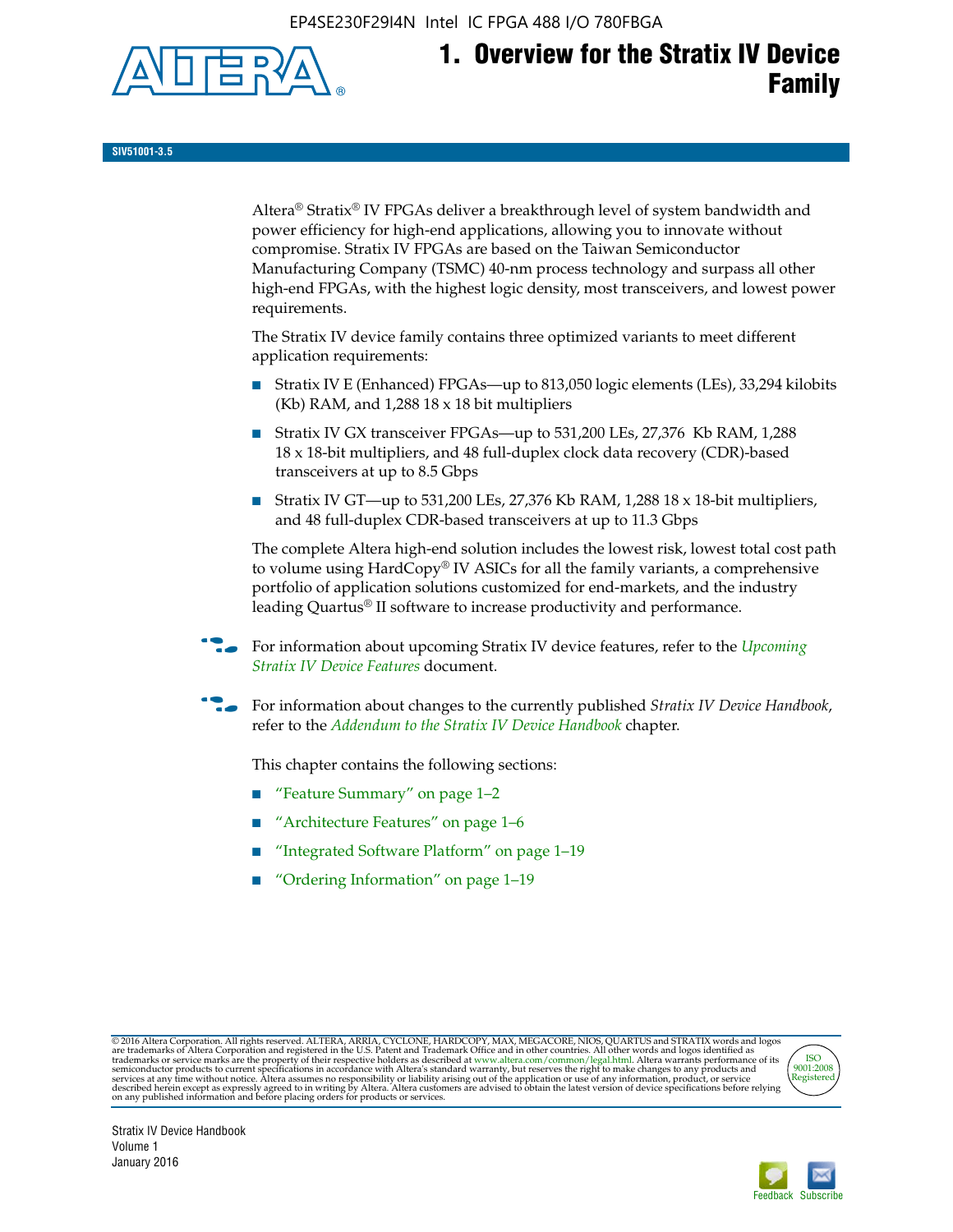# **Feature Summary**

The following list summarizes the Stratix IV device family features:

- Up to 48 full-duplex CDR-based transceivers in Stratix IV GX and GT devices supporting data rates up to 8.5 Gbps and 11.3 Gbps, respectively
- Dedicated circuitry to support physical layer functionality for popular serial protocols, such as PCI Express (PCIe) (PIPE) Gen1 and Gen2, Gbps Ethernet (GbE), Serial RapidIO, SONET/SDH, XAUI/HiGig, (OIF) CEI-6G, SD/HD/3G-SDI, Fibre Channel, SFI-5, and Interlaken
- Complete PCIe protocol solution with embedded PCIe hard IP blocks that implement PHY-MAC layer, Data Link layer, and Transaction layer functionality

**For more information, refer to the** *[IP Compiler for PCI Express User Guide](http://www.altera.com/literature/ug/ug_pci_express.pdf)***.** 

- Programmable transmitter pre-emphasis and receiver equalization circuitry to compensate for frequency-dependent losses in the physical medium
- Typical physical medium attachment (PMA) power consumption of 100 mW at 3.125 Gbps and 135 mW at 6.375 Gbps per channel
- 72,600 to 813,050 equivalent LEs per device
- 7,370 to 33,294 Kb of enhanced TriMatrix memory consisting of three RAM block sizes to implement true dual-port memory and FIFO buffers
- High-speed digital signal processing (DSP) blocks configurable as 9 x 9-bit,  $12 \times 12$ -bit,  $18 \times 18$ -bit, and  $36 \times 36$ -bit full-precision multipliers at up to 600 MHz
- Up to 16 global clocks (GCLK), 88 regional clocks (RCLK), and 132 periphery clocks (PCLK) per device
- Programmable power technology that minimizes power while maximizing device performance
- Up to 1,120 user I/O pins arranged in 24 modular I/O banks that support a wide range of single-ended and differential I/O standards
- Support for high-speed external memory interfaces including DDR, DDR2, DDR3 SDRAM, RLDRAM II, QDR II, and QDR II+ SRAM on up to 24 modular I/O banks
- High-speed LVDS I/O support with serializer/deserializer (SERDES), dynamic phase alignment (DPA), and soft-CDR circuitry at data rates up to 1.6 Gbps
- Support for source-synchronous bus standards, including SGMII, GbE, SPI-4 Phase 2 (POS-PHY Level 4), SFI-4.1, XSBI, UTOPIA IV, NPSI, and CSIX-L1
- Pinouts for Stratix IV E devices designed to allow migration of designs from Stratix III to Stratix IV E with minimal PCB impact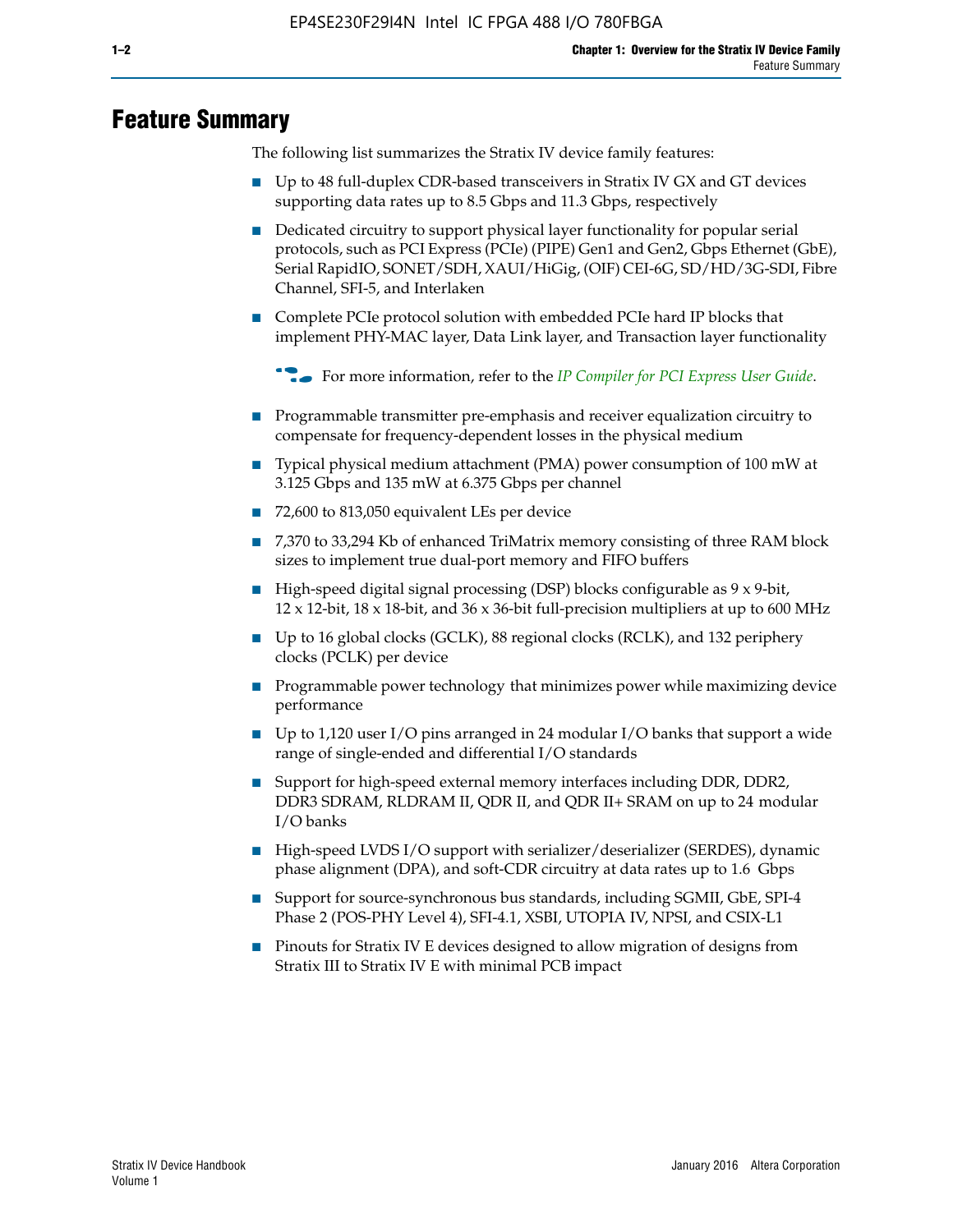# **Stratix IV GX Devices**

Stratix IV GX devices provide up to 48 full-duplex CDR-based transceiver channels per device:

- Thirty-two out of the 48 transceiver channels have dedicated physical coding sublayer (PCS) and physical medium attachment (PMA) circuitry and support data rates between 600 Mbps and 8.5 Gbps
- The remaining 16 transceiver channels have dedicated PMA-only circuitry and support data rates between 600 Mbps and 6.5 Gbps
- **1 The actual number of transceiver channels per device varies with device selection. For** more information about the exact transceiver count in each device, refer to Table 1–1 on page 1–11.
- 1 For more information about transceiver architecture, refer to the *[Transceiver](http://www.altera.com/literature/hb/stratix-iv/stx4_siv52001.pdf)  [Architecture in Stratix IV Devices](http://www.altera.com/literature/hb/stratix-iv/stx4_siv52001.pdf)* chapter.

Figure 1–1 shows a high-level Stratix IV GX chip view.

#### **Figure 1–1. Stratix IV GX Chip View** *(1)*



#### **Note to Figure 1–1:**

(1) Resource counts vary with device selection, package selection, or both.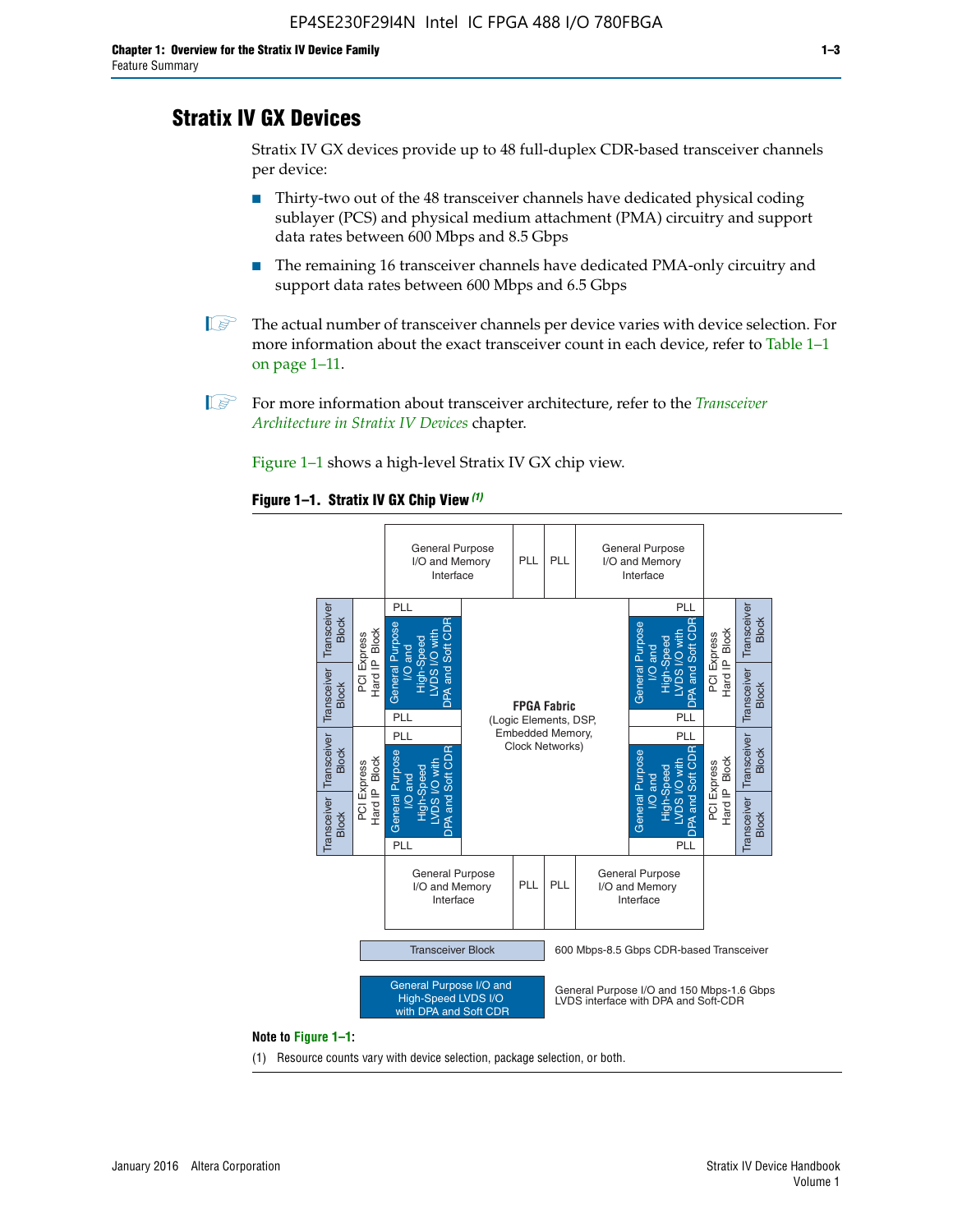# **Stratix IV E Device**

Stratix IV E devices provide an excellent solution for applications that do not require high-speed CDR-based transceivers, but are logic, user I/O, or memory intensive.

Figure 1–2 shows a high-level Stratix IV E chip view.





#### **Note to Figure 1–2:**

(1) Resource counts vary with device selection, package selection, or both.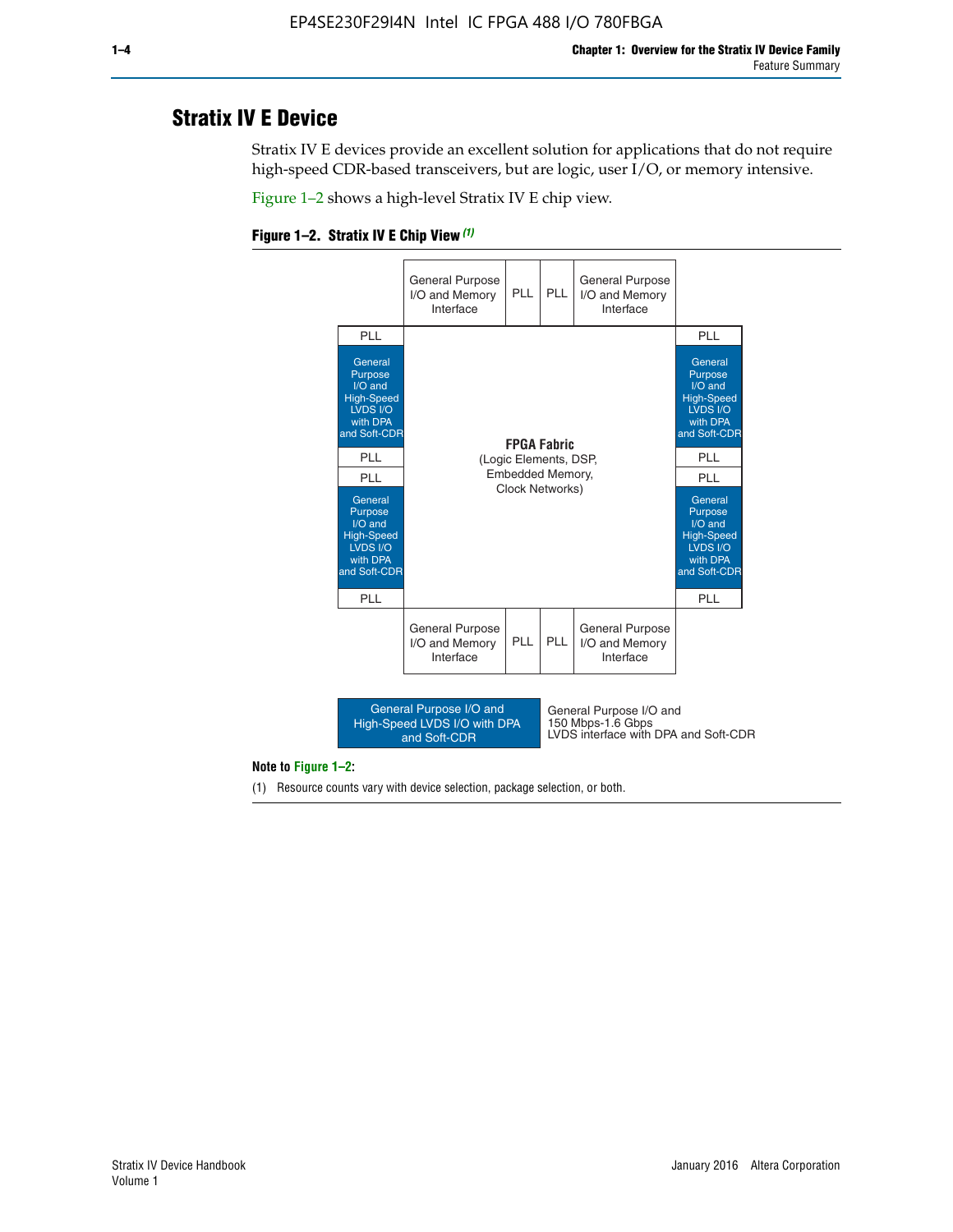# **Stratix IV GT Devices**

Stratix IV GT devices provide up to 48 CDR-based transceiver channels per device:

- Thirty-two out of the 48 transceiver channels have dedicated PCS and PMA circuitry and support data rates between 600 Mbps and 11.3 Gbps
- The remaining 16 transceiver channels have dedicated PMA-only circuitry and support data rates between 600 Mbps and 6.5 Gbps
- **1** The actual number of transceiver channels per device varies with device selection. For more information about the exact transceiver count in each device, refer to Table 1–7 on page 1–16.
- $\mathbb{I}$  For more information about Stratix IV GT devices and transceiver architecture, refer to the *[Transceiver Architecture in Stratix IV Devices](http://www.altera.com/literature/hb/stratix-iv/stx4_siv52001.pdf)* chapter.

Figure 1–3 shows a high-level Stratix IV GT chip view.





(1) Resource counts vary with device selection, package selection, or both.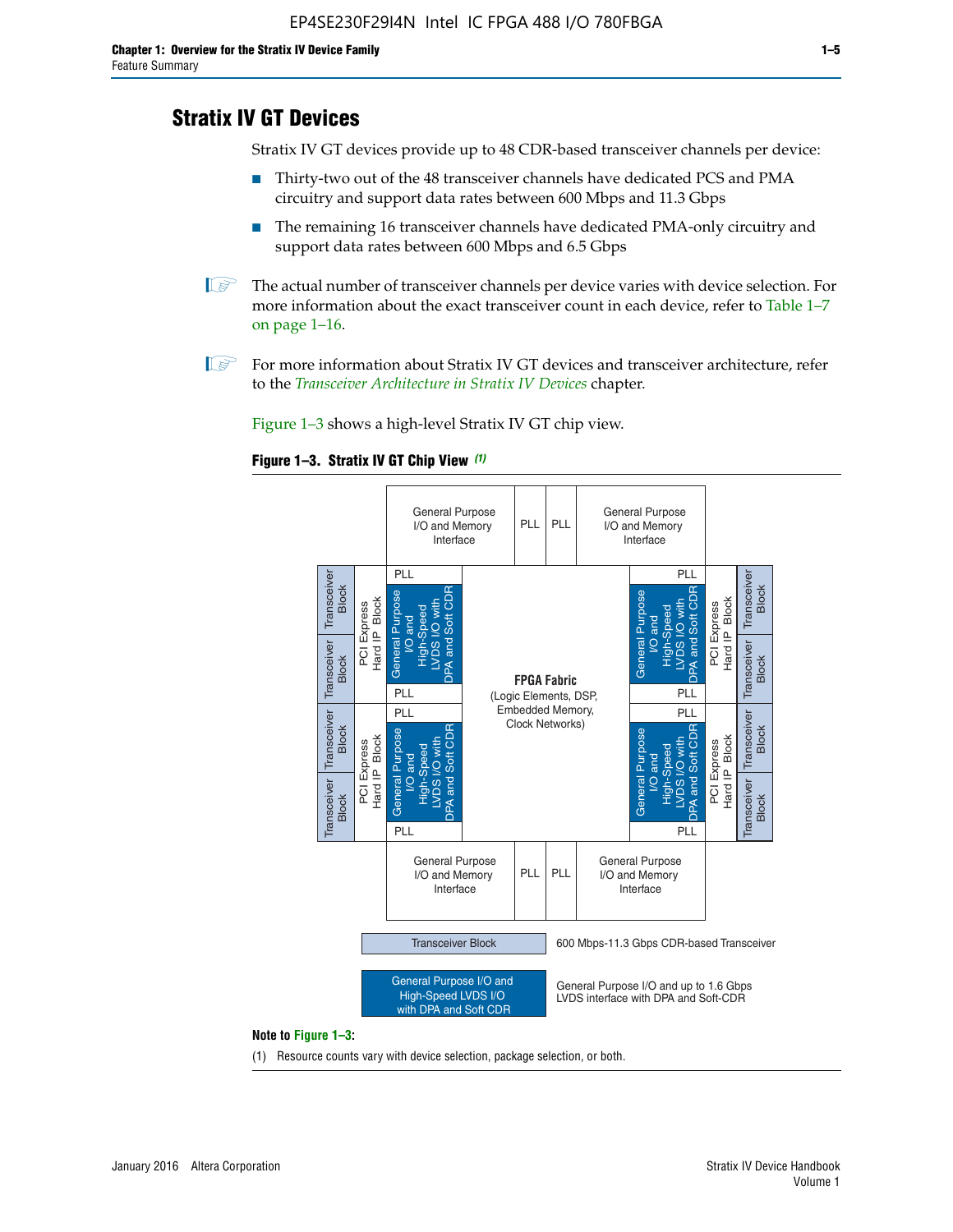# **Architecture Features**

The Stratix IV device family features are divided into high-speed transceiver features and FPGA fabric and I/O features.

 $\mathbb{I}$  The high-speed transceiver features apply only to Stratix IV GX and Stratix IV GT devices.

# **High-Speed Transceiver Features**

The following sections describe high-speed transceiver features for Stratix IV GX and GT devices.

### **Highest Aggregate Data Bandwidth**

Up to 48 full-duplex transceiver channels supporting data rates up to 8.5 Gbps in Stratix IV GX devices and up to 11.3 Gbps in Stratix IV GT devices.

### **Wide Range of Protocol Support**

Physical layer support for the following serial protocols:

- Stratix IV GX—PCIe Gen1 and Gen2, GbE, Serial RapidIO, SONET/SDH, XAUI/HiGig, (OIF) CEI-6G, SD/HD/3G-SDI, Fibre Channel, SFI-5, GPON, SAS/SATA, HyperTransport 1.0 and 3.0, and Interlaken
- Stratix IV GT—40G/100G Ethernet, SFI-S, Interlaken, SFI-5.1, Serial RapidIO, SONET/SDH, XAUI/HiGig, (OIF) CEI-6G, 3G-SDI, and Fibre Channel
- Extremely flexible and easy-to-configure transceiver data path to implement proprietary protocols
- PCIe Support
	- Complete PCIe Gen1 and Gen2 protocol stack solution compliant to PCI Express base specification 2.0 that includes PHY-MAC, Data Link, and transaction layer circuitry embedded in PCI Express hard IP blocks
	- **For more information, refer to the [PCI Express Compiler User Guide](http://www.altera.com/literature/ug/ug_pci_express.pdf).**
	- Root complex and end-point applications
	- $x1, x4,$  and  $x8$  lane configurations
	- PIPE 2.0-compliant interface
	- Embedded circuitry to switch between Gen1 and Gen2 data rates
	- Built-in circuitry for electrical idle generation and detection, receiver detect, power state transitions, lane reversal, and polarity inversion
	- 8B/10B encoder and decoder, receiver synchronization state machine, and ± 300 parts per million (ppm) clock compensation circuitry
	- Transaction layer support for up to two virtual channels (VCs)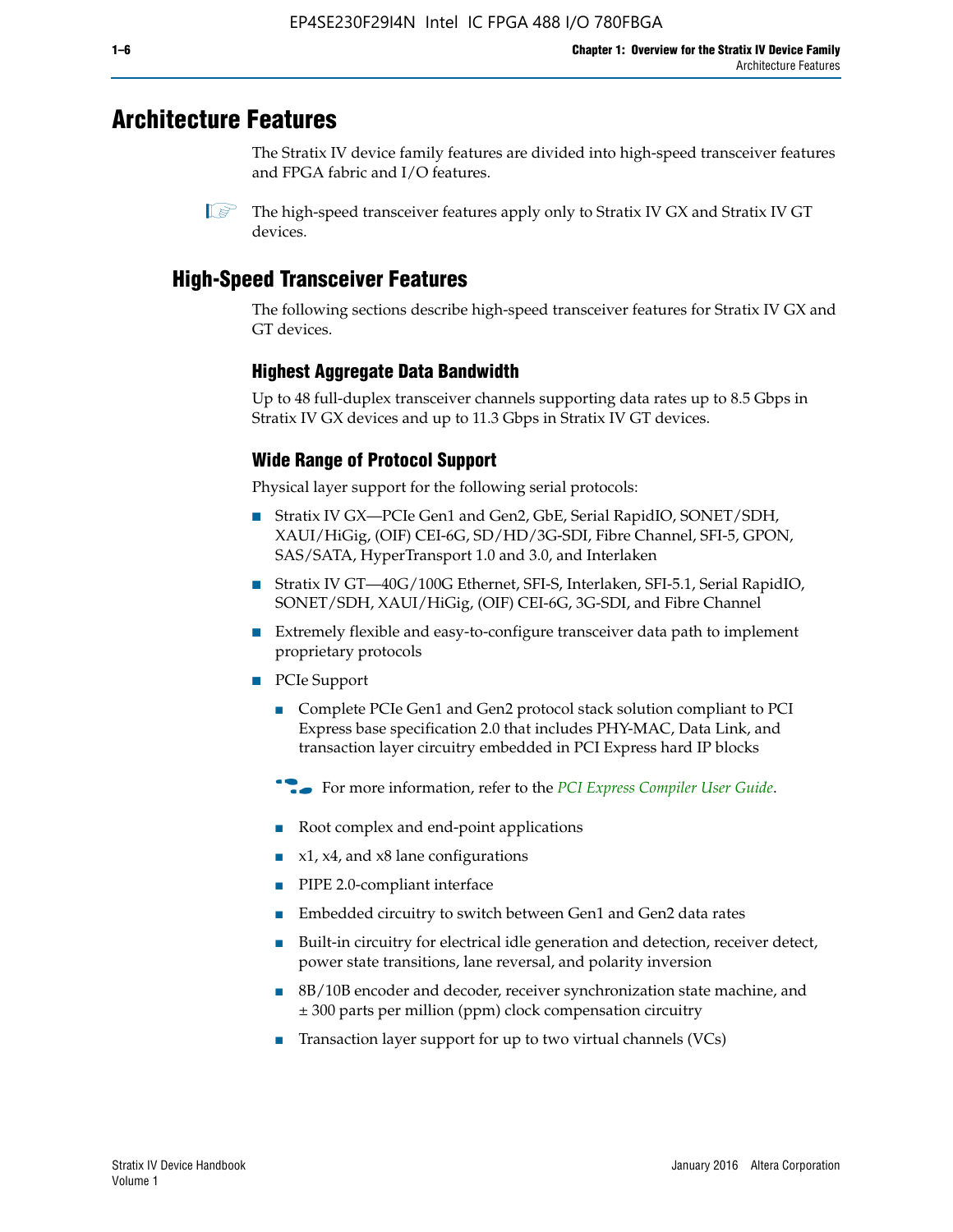- XAUI/HiGig Support
	- Compliant to IEEE802.3ae specification
	- **■** Embedded state machine circuitry to convert XGMII idle code groups  $(|11|)$ to and from idle ordered sets  $(|A|, |K|, |R|)$  at the transmitter and receiver, respectively
	- 8B/10B encoder and decoder, receiver synchronization state machine, lane deskew, and  $\pm 100$  ppm clock compensation circuitry
- GbE Support
	- Compliant to IEEE802.3-2005 specification
	- Automatic idle ordered set  $(111/112/1)$  generation at the transmitter, depending on the current running disparity
	- 8B/10B encoder and decoder, receiver synchronization state machine, and ± 100 ppm clock compensation circuitry
- Support for other protocol features such as MSB-to-LSB transmission in SONET/SDH configuration and spread-spectrum clocking in PCIe configurations

#### **Diagnostic Features**

- Serial loopback from the transmitter serializer to the receiver CDR for transceiver PCS and PMA diagnostics
- Reverse serial loopback pre- and post-CDR to transmitter buffer for physical link diagnostics
- Loopback master and slave capability in PCI Express hard IP blocks
- **For more information, refer to the** *[PCI Express Compiler User Guide](http://www.altera.com/literature/ug/ug_pci_express.pdf)***.**

#### **Signal Integrity**

Stratix IV devices simplify the challenge of signal integrity through a number of chip, package, and board-level enhancements to enable efficient high-speed data transfer into and out of the device. These enhancements include:

- Programmable 3-tap transmitter pre-emphasis with up to 8,192 pre-emphasis levels to compensate for pre-cursor and post-cursor inter-symbol interference (ISI)
- Up to 900% boost capability on the first pre-emphasis post-tap
- User-controlled and adaptive 4-stage receiver equalization with up to 16 dB of high-frequency gain
- On-die power supply regulators for transmitter and receiver phase-locked loop (PLL) charge pump and voltage controlled oscillator (VCO) for superior noise immunity
- On-package and on-chip power supply decoupling to satisfy transient current requirements at higher frequencies, thereby reducing the need for on-board decoupling capacitors
- Calibration circuitry for transmitter and receiver on-chip termination (OCT) resistors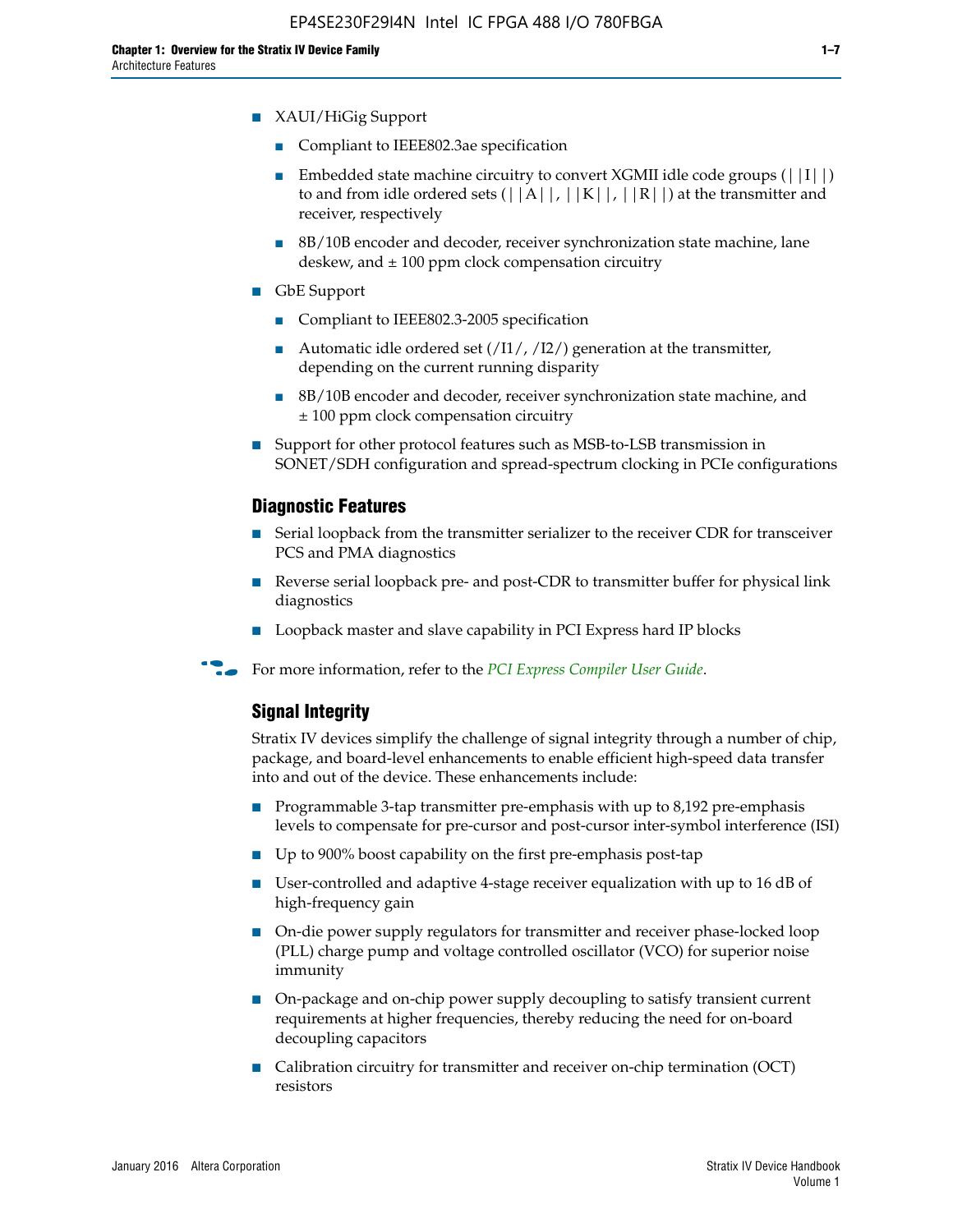# **FPGA Fabric and I/O Features**

The following sections describe the Stratix IV FPGA fabric and I/O features.

### **Device Core Features**

- Up to 531,200 LEs in Stratix IV GX and GT devices and up to 813,050 LEs in Stratix IV E devices, efficiently packed in unique and innovative adaptive logic modules (ALMs)
- Ten ALMs per logic array block (LAB) deliver faster performance, improved logic utilization, and optimized routing
- Programmable power technology, including a variety of process, circuit, and architecture optimizations and innovations
- Programmable power technology available to select power-driven compilation options for reduced static power consumption

#### **Embedded Memory**

- TriMatrix embedded memory architecture provides three different memory block sizes to efficiently address the needs of diversified FPGA designs:
	- 640-bit MLAB
	- 9-Kb M9K
	- 144-Kb M144K
- Up to 33,294 Kb of embedded memory operating at up to 600 MHz
- Each memory block is independently configurable to be a single- or dual-port RAM, FIFO, ROM, or shift register

### **Digital Signal Processing (DSP) Blocks**

- Flexible DSP blocks configurable as  $9 \times 9$ -bit,  $12 \times 12$ -bit,  $18 \times 18$ -bit, and  $36 \times 36$ -bit full-precision multipliers at up to 600 MHz with rounding and saturation capabilities
- Faster operation due to fully pipelined architecture and built-in addition, subtraction, and accumulation units to combine multiplication results
- Optimally designed to support advanced features such as adaptive filtering, barrel shifters, and finite and infinite impulse response (FIR and IIR) filters

#### **Clock Networks**

- Up to 16 global clocks and 88 regional clocks optimally routed to meet the maximum performance of 800 MHz
- Up to 112 and 132 periphery clocks in Stratix IV GX and Stratix IV E devices, respectively
- Up to 66 (16 GCLK + 22 RCLK + 28 PCLK) clock networks per device quadrant in Stratix IV GX and Stratix IV GT devices
- Up to 71 (16 GCLK + 22 RCLK + 33 PCLK) clock networks per device quadrant in Stratix IV E devices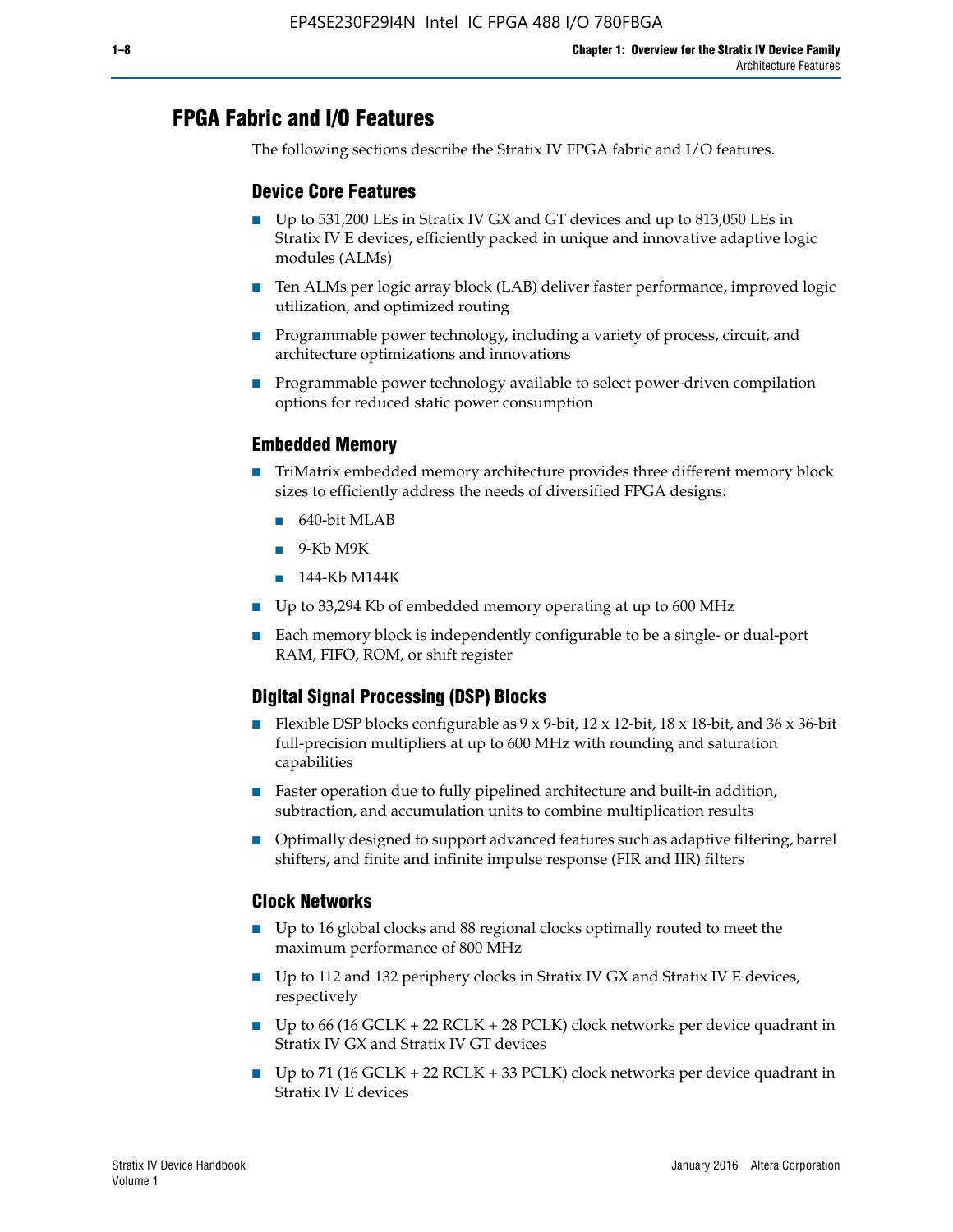### **PLLs**

- Three to 12 PLLs per device supporting spread-spectrum input tracking, programmable bandwidth, clock switchover, dynamic reconfiguration, and delay compensation
- On-chip PLL power supply regulators to minimize noise coupling

### **I/O Features**

- Sixteen to 24 modular I/O banks per device with 24 to 48 I/Os per bank designed and packaged for optimal simultaneous switching noise (SSN) performance and migration capability
- Support for a wide range of industry I/O standards, including single-ended (LVTTL/CMOS/PCI/PCIX), differential (LVDS/mini-LVDS/RSDS), voltage-referenced single-ended and differential (SSTL/HSTL Class I/II) I/O standards
- **O**n-chip series  $(R_S)$  and on-chip parallel  $(R_T)$  termination with auto-calibration for single-ended I/Os and on-chip differential  $(R_D)$  termination for differential I/Os
- Programmable output drive strength, slew rate control, bus hold, and weak pull-up capability for single-ended I/Os
- User I/O:GND: $V_{CC}$  ratio of 8:1:1 to reduce loop inductance in the package—PCB interface
- **■** Programmable transmitter differential output voltage ( $V_{OD}$ ) and pre-emphasis for high-speed LVDS I/O

#### **High-Speed Differential I/O with DPA and Soft-CDR**

- Dedicated circuitry on the left and right sides of the device to support differential links at data rates from 150 Mbps to 1.6 Gbps
- Up to 98 differential SERDES in Stratix IV GX devices, up to 132 differential SERDES in Stratix IV E devices, and up to 47 differential SERDES in Stratix IV GT devices
- DPA circuitry at the receiver automatically compensates for channel-to-channel and channel-to-clock skew in source synchronous interfaces
- Soft-CDR circuitry at the receiver allows implementation of asynchronous serial interfaces with embedded clocks at up to 1.6 Gbps data rate (SGMII and GbE)

#### **External Memory Interfaces**

- Support for existing and emerging memory interface standards such as DDR SDRAM, DDR2 SDRAM, DDR3 SDRAM, QDRII SRAM, QDRII+ SRAM, and RLDRAM II
- DDR3 up to 1,067 Mbps/533 MHz
- Programmable DQ group widths of 4 to 36 bits (includes parity bits)
- Dynamic OCT, trace mismatch compensation, read-write leveling, and half-rate register capabilities provide a robust external memory interface solution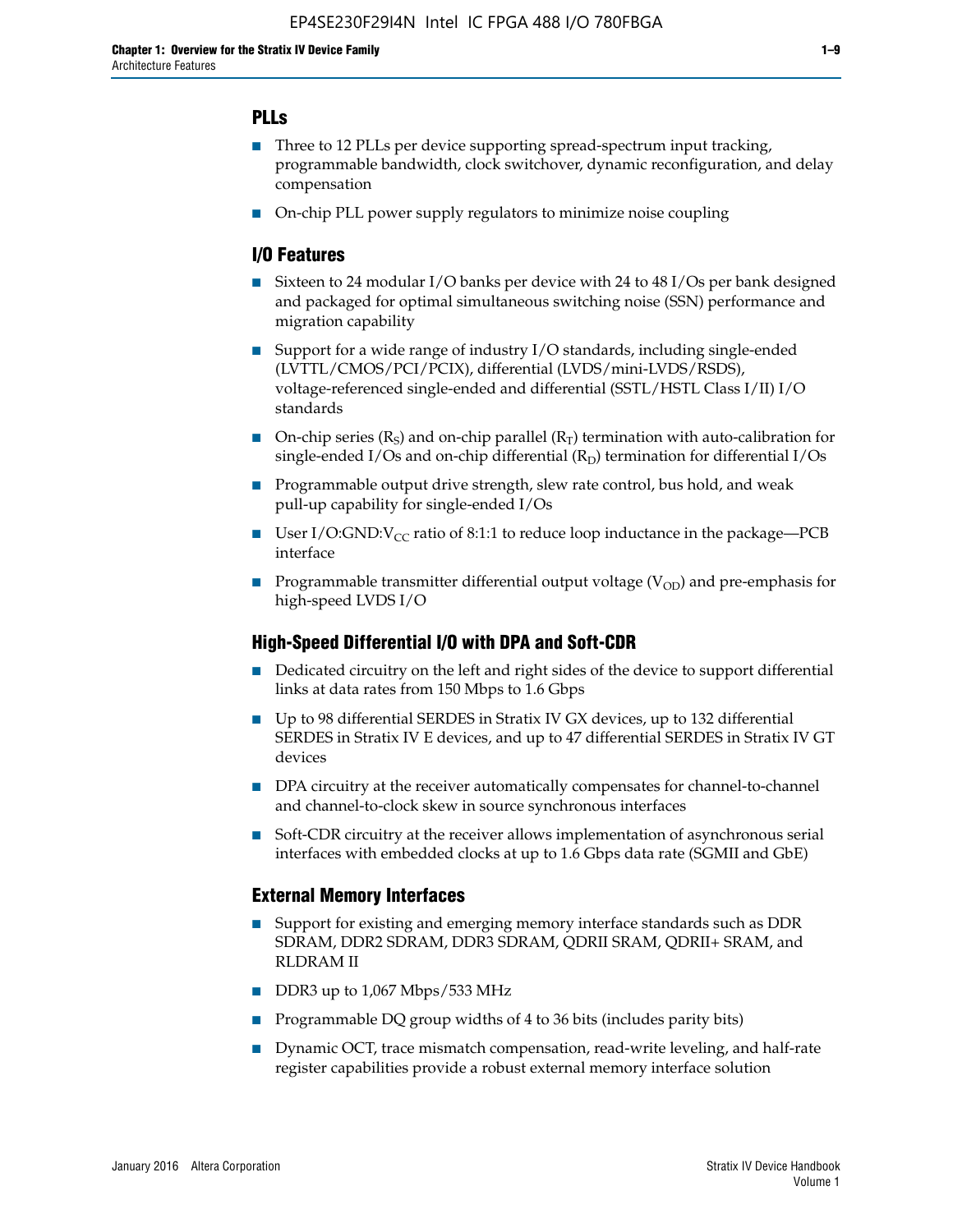### **System Integration**

- All Stratix IV devices support hot socketing
- Four configuration modes:
	- Passive Serial (PS)
	- Fast Passive Parallel (FPP)
	- Fast Active Serial (FAS)
	- JTAG configuration
- Ability to perform remote system upgrades
- 256-bit advanced encryption standard (AES) encryption of configuration bits protects your design against copying, reverse engineering, and tampering
- Built-in soft error detection for configuration RAM cells
- For more information about how to connect the PLL, external memory interfaces,  $I/O$ , high-speed differential I/O, power, and the JTAG pins to PCB, refer to the *[Stratix IV GX and Stratix IV E Device Family Pin Connection Guidelines](http://www.altera.com/literature/dp/stratix4/PCG-01005.pdf)* and the *[Stratix IV GT Device Family Pin Connection Guidelines](http://www.altera.com/literature/dp/stratix4/PCG-01006.pdf)*.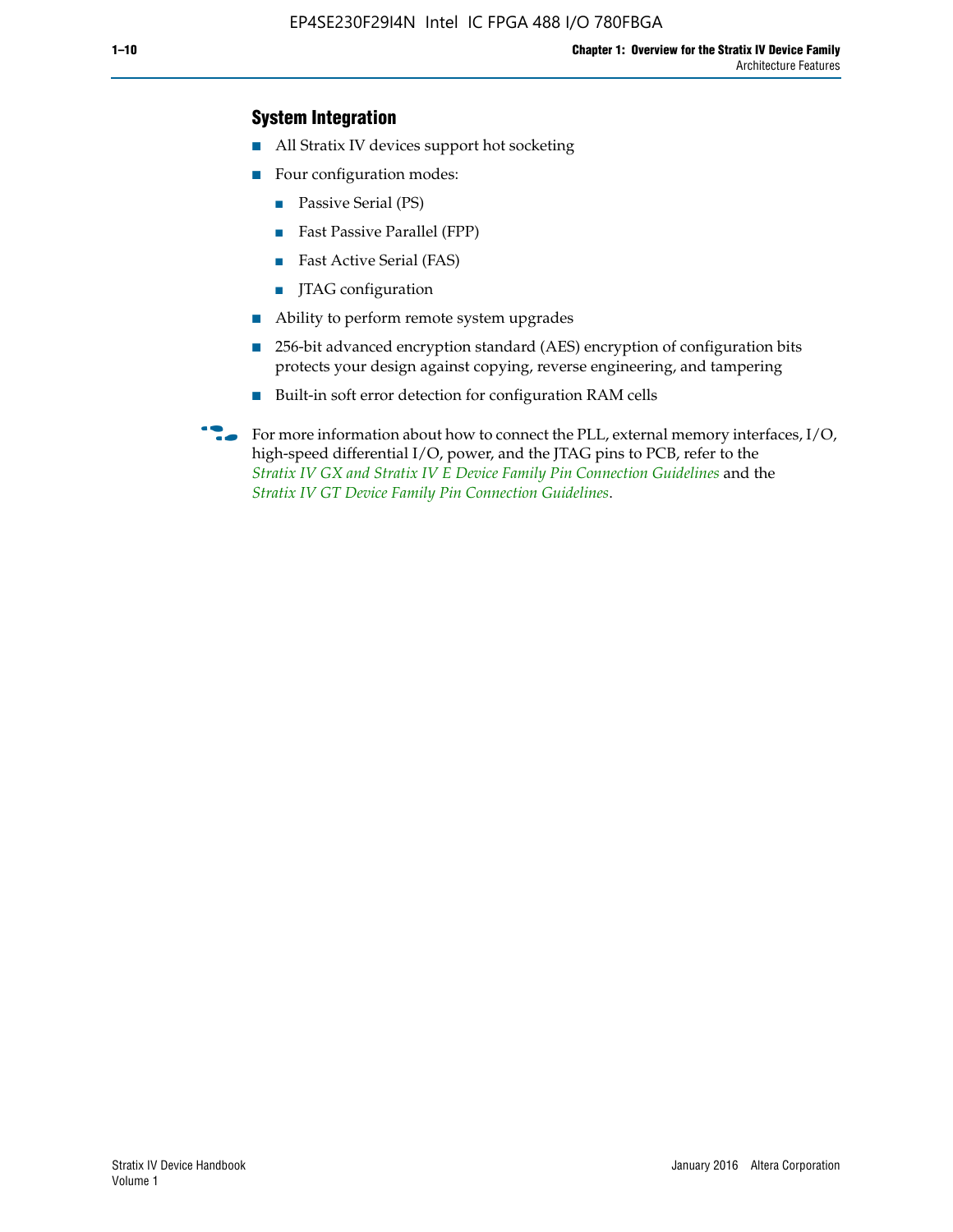#### Table 1–1 lists the Stratix IV GX device features.

## **Table 1–1. Stratix IV GX Device Features (Part 1 of 2)**

| <b>Feature</b>                                                | EP4SGX70                       |                |                   | <b>EP4SGX110</b>  |    |                                | <b>EP4SGX180</b>               |                |       |              | <b>EP4SGX230</b>              |                |                               |                                |                | <b>EP4SGX290</b> |       |       |       |                          |                   |                | <b>EP4SGX360</b> |       |       |       | <b>EP4SGX530</b> |
|---------------------------------------------------------------|--------------------------------|----------------|-------------------|-------------------|----|--------------------------------|--------------------------------|----------------|-------|--------------|-------------------------------|----------------|-------------------------------|--------------------------------|----------------|------------------|-------|-------|-------|--------------------------|-------------------|----------------|------------------|-------|-------|-------|------------------|
| <b>Package</b><br><b>Option</b>                               | F780                           | F1152          | F780              | F1152             |    | F780                           | F1152                          |                | F1517 | F780         | F1152                         |                | F1517                         | F780                           | F1152          |                  | F1517 | F1760 | F1932 | F780                     | F1152             |                | F1517            | F1760 | F1932 | F1760 | F1932            |
| <b>ALMs</b>                                                   | 29,040                         |                |                   | 42,240            |    |                                | 70,300                         |                |       |              | 91,200                        |                |                               |                                |                | 116,480          |       |       |       |                          |                   |                | 141,440          |       |       |       | 212,480          |
| LEs                                                           | 72,600                         |                |                   | 105,600           |    |                                | 175,750                        |                |       |              | 228,000                       |                |                               |                                |                | 291,200          |       |       |       |                          |                   | 353,600        |                  |       |       |       | 531,200          |
| 0.6 Gbps-<br>8.5 Gbps<br>Transceivers<br>$(PMA + PCs)$<br>(1) |                                | 16             | $\hspace{0.05cm}$ | $\hspace{0.05cm}$ | 16 | $\qquad \qquad \longleftarrow$ | $\hspace{0.05cm}$              | 16             | 24    |              | $\overbrace{\phantom{aaaaa}}$ | 16             | 24                            | —                              |                | 16               | 24    | 24    | 32    | $\overline{\phantom{0}}$ | $\hspace{0.05cm}$ | 16             | 24               | 24    | 32    | 24    | 32               |
| 0.6 Gbps-<br>6.5 Gbps<br>Transceivers<br>$(PMA + PCS)$<br>(1) | 8                              |                | 8                 | 16                | —  | 8                              | 16                             | -              | —     | 8            | 16                            | —              | $\overbrace{\phantom{aaaaa}}$ | 16                             | 16             |                  |       |       |       | 16                       | 16                |                |                  |       |       |       |                  |
| PMA-only<br>CMU<br>Channels<br>$(0.6$ Gbps-<br>6.5 Gbps)      | $\qquad \qquad \longleftarrow$ | 8              | $\hspace{0.05cm}$ |                   | 8  | $\qquad \qquad \longleftarrow$ | $\qquad \qquad \longleftarrow$ | 8              | 12    | -            | $\overline{\phantom{a}}$      | 8              | 12                            | $\qquad \qquad \longleftarrow$ |                | 8                | 12    | 12    | 16    |                          | $\hspace{0.05cm}$ | 8              | 12               | 12    | 16    | 12    | 16               |
| PCI Express<br>hard IP<br><b>Blocks</b>                       | $\mathbf{1}$                   | $\overline{2}$ | -1                | $\overline{2}$    |    | 1                              |                                | $\overline{2}$ |       | $\mathbf{1}$ |                               | $\overline{c}$ |                               |                                |                | $\overline{c}$   |       |       | 4     |                          |                   | $\overline{2}$ |                  |       | 4     |       | 4                |
| High-Speed<br>LVDS<br>SERDES (up<br>to 1.6 Gbps)<br>(4)       | 28                             | 56             | 28                | 28                | 56 | 28                             | 44                             |                | 88    | 28           | 44                            |                | 88                            | —                              | 44             |                  | 88    | 88    | 98    |                          | 44                |                | 88               | 88    | 98    | 88    | 98               |
| SPI-4.2 Links                                                 | $\mathbf{1}$                   |                |                   | 1                 |    | $\mathbf{1}$                   | $\overline{c}$                 |                | 4     | $\mathbf{1}$ | $\overline{c}$                |                | $\overline{4}$                | —                              | $\overline{2}$ |                  |       | 4     |       | $\overline{\phantom{0}}$ | $\overline{2}$    |                |                  | 4     |       |       | 4                |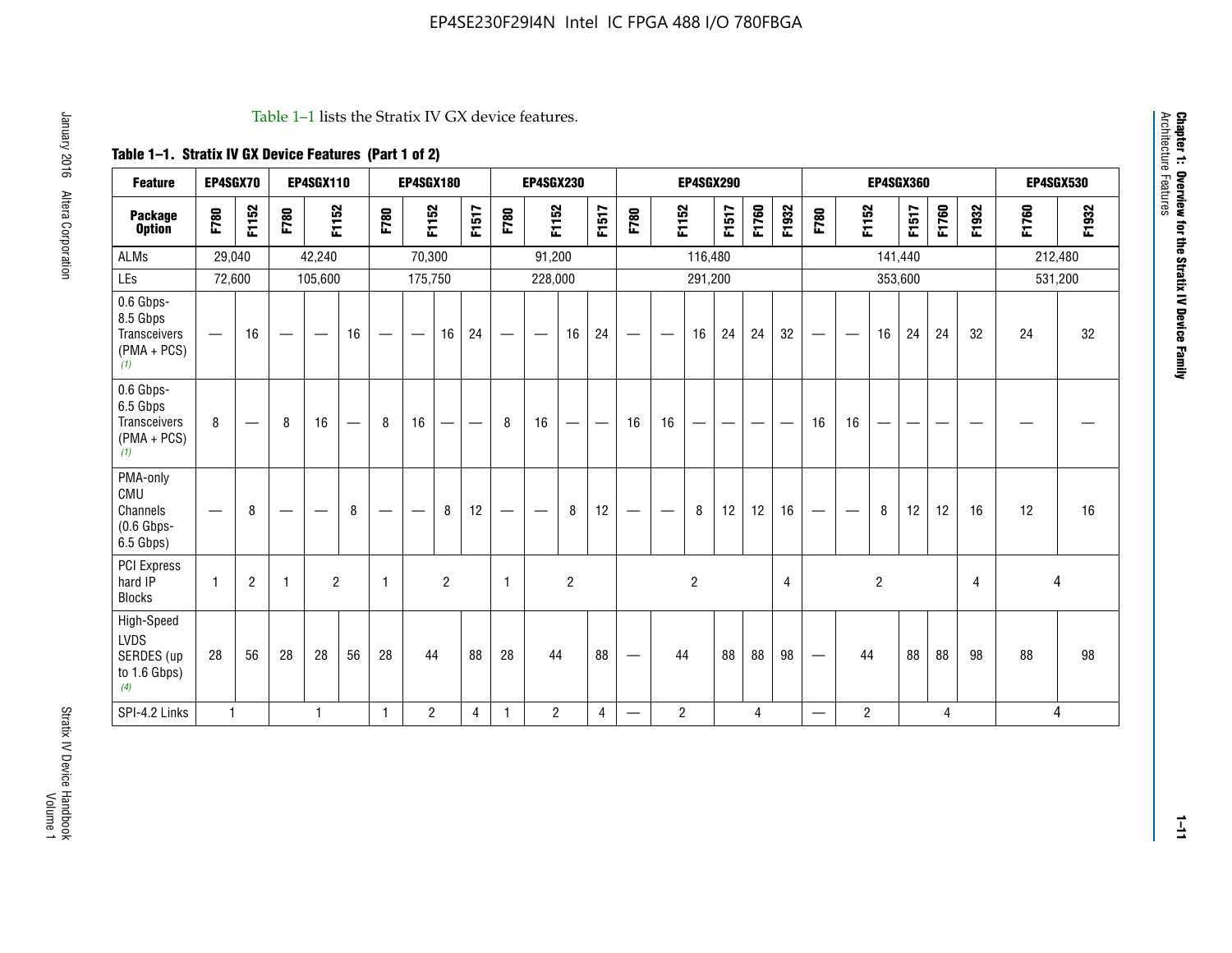**Table 1–1. Stratix IV GX Device Features (Part 2 of 2)**

| <b>Feature</b>                                       | EP4SGX70                |                        |                             | <b>EP4SGX110</b>            |                      |                             | <b>EP4SGX180</b>          |                                              |                        |                             | <b>EP4SGX230</b>            |                        |                      |                             |                             | EP4SGX290              |                      |                        |                        |                             |                             |                        | <b>EP4SGX360</b>     |                        |                        | <b>EP4SGX530</b>  |                   |
|------------------------------------------------------|-------------------------|------------------------|-----------------------------|-----------------------------|----------------------|-----------------------------|---------------------------|----------------------------------------------|------------------------|-----------------------------|-----------------------------|------------------------|----------------------|-----------------------------|-----------------------------|------------------------|----------------------|------------------------|------------------------|-----------------------------|-----------------------------|------------------------|----------------------|------------------------|------------------------|-------------------|-------------------|
| <b>Package</b><br><b>Option</b>                      | F780                    | F1152                  | F780                        | F1152                       |                      | F780                        | F1152                     |                                              | F1517                  | F780                        | F1152                       |                        | F1517                | F780                        | F1152                       |                        | F1517                | F1760                  | F1932                  | F780                        | F1152                       |                        | F1517                | F1760                  | F1932                  | F1760             | F1932             |
| M9K Blocks<br>(256x)<br>36 bits)                     | 462                     |                        |                             | 660                         |                      |                             | 950                       |                                              |                        |                             | 1,235                       |                        |                      |                             |                             | 936                    |                      |                        |                        |                             |                             | 1,248                  |                      |                        |                        | 1,280             |                   |
| M144K<br>Blocks<br>(2048 x<br>72 bits)               | 16                      |                        |                             | 16                          |                      |                             | 20                        |                                              |                        |                             | 22                          |                        |                      |                             |                             | 36                     |                      |                        |                        |                             |                             | 48                     |                      |                        |                        | 64                |                   |
| <b>Total Memory</b><br>(MLAB+M9K<br>+M144K) Kb       | 7,370                   |                        |                             | 9,564                       |                      |                             | 13,627                    |                                              |                        |                             | 17,133                      |                        |                      |                             |                             | 17,248                 |                      |                        |                        |                             |                             | 22,564                 |                      |                        |                        | 27,376            |                   |
| Embedded<br><b>Multipliers</b><br>$18 \times 18$ (2) | 384                     |                        |                             | 512                         |                      |                             | 920                       |                                              |                        |                             | 1,288                       |                        |                      |                             |                             | 832                    |                      |                        |                        |                             |                             | 1,040                  |                      |                        | 1,02<br>4              | 1,024             |                   |
| PLLs                                                 | 3                       | 4                      | 3                           | 4                           |                      | 3                           | 6                         |                                              | 8                      | 3                           | 6                           |                        | 8                    | 4                           | 6                           |                        | 8                    | 12                     | 12                     | 4                           | 6                           |                        | 8                    | 12                     | 12                     | 12                | 12                |
| User I/Os $(3)$                                      | 372                     | 488                    | 372                         | 372                         | 48<br>8              | 372                         | 56<br>4                   | 56<br>4                                      | 74<br>$\overline{4}$   | 372                         | 564                         | 56<br>4                | 74<br>$\overline{4}$ | 289                         | 564                         | 56<br>4                | 74<br>4              | 88<br>0                | 92<br>$\mathbf 0$      | 289                         | 564                         | 56<br>4                | 74<br>4              | 88<br>0                | 920                    | 880               | 920               |
| Speed Grade<br>(fastest to<br>slowest) (5)           | $-2x,$<br>$-3,$<br>$-4$ | $-2,$<br>$-3,$<br>$-4$ | $-2\times$<br>$-3,$<br>$-4$ | $-2\times$<br>$-3,$<br>$-4$ | $-2,$<br>-3,<br>$-4$ | $-2\times$<br>$-3,$<br>$-4$ | $-2$<br>×,<br>$-3,$<br>-4 | $-2$<br>$\,$<br>$-3$<br>$\mathbf{r}$<br>$-4$ | $-2,$<br>$-3,$<br>$-4$ | $-2\times$<br>$-3,$<br>$-4$ | $-2\times$<br>$-3,$<br>$-4$ | $-2,$<br>$-3,$<br>$-4$ | $-2,$<br>-3,<br>$-4$ | $-2\times$<br>$-3,$<br>$-4$ | $-2\times$<br>$-3,$<br>$-4$ | $-2,$<br>$-3,$<br>$-4$ | $-2,$<br>-3,<br>$-4$ | $-2,$<br>$-3,$<br>$-4$ | $-2,$<br>$-3,$<br>$-4$ | $-2\times$<br>$-3,$<br>$-4$ | $-2\times$<br>$-3,$<br>$-4$ | $-2,$<br>$-3,$<br>$-4$ | $-2,$<br>-3,<br>$-4$ | $-2,$<br>$-3,$<br>$-4$ | $-2,$<br>$-3,$<br>$-4$ | $-2, -3,$<br>$-4$ | $-2, -3,$<br>$-4$ |

#### **Notes to Table 1–1:**

(1) The total number of transceivers is divided equally between the left and right side of each device, except for the devices in the F780 package. These devices have eight transceiver channels located only on the right side of the device.

(2) Four multiplier adder mode.

(3) The user I/Os count from pin-out files includes all general purpose I/O, dedicated clock pins, and dual purpose configuration pins. Transceiver pins and dedicated configuration pins are not included in the pin count.

- (4) Total pairs of high-speed LVDS SERDES take the lowest channel count of  $R_X/T_X$ .
- (5) The difference between the Stratix IV GX devices in the –2 and –2x speed grades is the number of available transceiver channels. The –2 device allows you to use the transceiver CMU blocks as transceiver channels. The –2x device does NOT allow you to use the CMU blocks as transceiver channels. In addition to the reduction of available transceiver channels in the Stratix IV GX –2x device, the data rates in the –2x device are limited to 6.5 Gbps.

**1–12**

January 2016 Altera Corporation

Altera Corporation

January 2016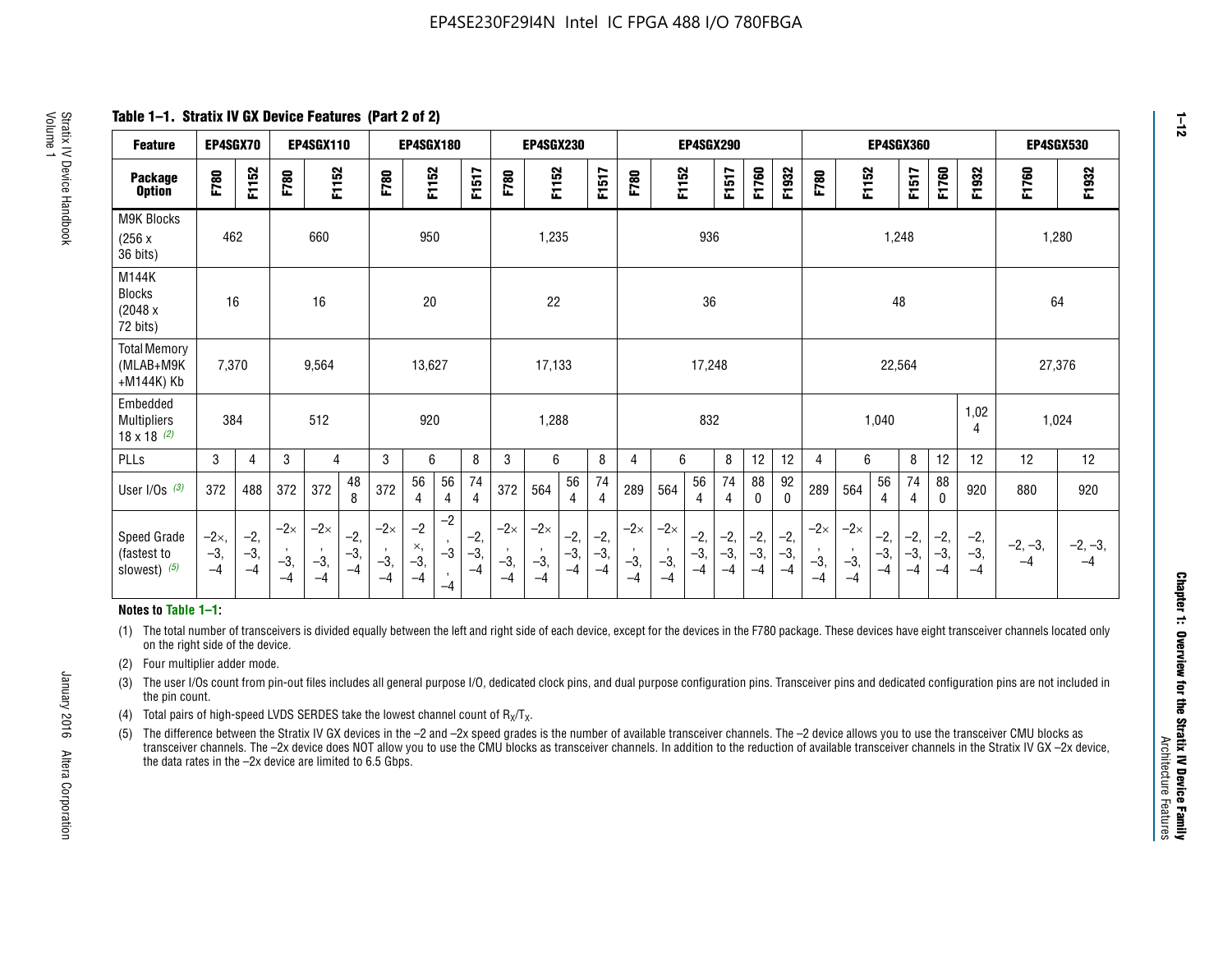Table 1–2 lists the Stratix IV GX device package options.

#### **Table 1–2. Stratix IV GX Device Package Options** *(1)***,** *(2)*

| <b>Device</b> |                  | <b>F780</b><br>(29 mm x 29 mm) $(6)$ | F1152<br>$(35 \, \text{mm} \times 35 \, \text{mm})$<br>(6) |             | <b>F1152</b><br>$(35 \text{ mm} \times 35 \text{ mm})$ $(5)$ , $(7)$ | F1517<br>(40 mm x 40 mm)<br>$(5)$ $(7)$ | <b>F1760</b><br>$(42.5 \text{ mm} \times 42.5 \text{ mm})$<br>Ø | F1932<br>$(45 \, \text{mm} \times 45 \, \text{mm})$<br>(7) |
|---------------|------------------|--------------------------------------|------------------------------------------------------------|-------------|----------------------------------------------------------------------|-----------------------------------------|-----------------------------------------------------------------|------------------------------------------------------------|
| EP4SGX70      | <b>DF29</b>      |                                      |                                                            | <b>HF35</b> |                                                                      |                                         |                                                                 |                                                            |
| EP4SGX110     | <b>DF29</b>      |                                      | FF35                                                       | <b>HF35</b> |                                                                      |                                         |                                                                 |                                                            |
| EP4SGX180     | DF <sub>29</sub> |                                      | FF35                                                       |             | <b>HF35</b>                                                          | KF40                                    |                                                                 |                                                            |
| EP4SGX230     | DF <sub>29</sub> |                                      | FF35                                                       |             | <b>HF35</b>                                                          | KF40                                    |                                                                 |                                                            |
| EP4SGX290     |                  | FH29 $(3)$                           | FF35                                                       |             | <b>HF35</b>                                                          | KF40                                    | KF43                                                            | <b>NF45</b>                                                |
| EP4SGX360     |                  | FH29 (3)                             | FF35                                                       |             | <b>HF35</b>                                                          | KF40                                    | KF43                                                            | <b>NF45</b>                                                |
| EP4SGX530     |                  |                                      |                                                            |             | HH35 $(4)$                                                           | KH40 (4)                                | KF43                                                            | <b>NF45</b>                                                |

#### **Notes to Table 1–2:**

(1) Device packages in the same column and marked under the same arrow sign have vertical migration capability.

(2) Use the Pin Migration Viewer in the Pin Planner to verify the pin migration compatibility when migrating devices. For more information, refer to *[I/O Management](http://www.altera.com/literature/hb/qts/qts_qii52013.pdf)* in the *Quartus II Handbook, Volume 2*.

(3) The 780-pin EP4SGX290 and EP4SGX360 devices are available only in 33 mm x 33 mm Hybrid flip chip package.

(4) The 1152-pin and 1517-pin EP4SGX530 devices are available only in 42.5 mm x 42.5 mm Hybrid flip chip packages.

(5) When migrating between hybrid and flip chip packages, there is an additional keep-out area. For more information, refer to the *[Package Information Datasheet for Altera Devices](http://www.altera.com/literature/ds/dspkg.pdf)*.

(6) Devices listed in this column are available in –2x, –3, and –4 speed grades. These devices do not have on-package decoupling capacitors.

(7) Devices listed in this column are available in –2, –3, and –4 speed grades. These devices have on-package decoupling capacitors. For more information about on-package decoupling capacitor value in each device, refer to Table 1–3.

 $\mathbb{L}$ s On-package decoupling reduces the need for on-board or PCB decoupling capacitors by satisfying the transient current requirements at higher frequencies. The *[Power Delivery Network](http://www.altera.com/literature/ug/pdn_tool_stxiv.zip)* design tool for Stratix IV devices accounts for the on-package decoupling and reflects the reduced requirements for PCB decoupling capacitors.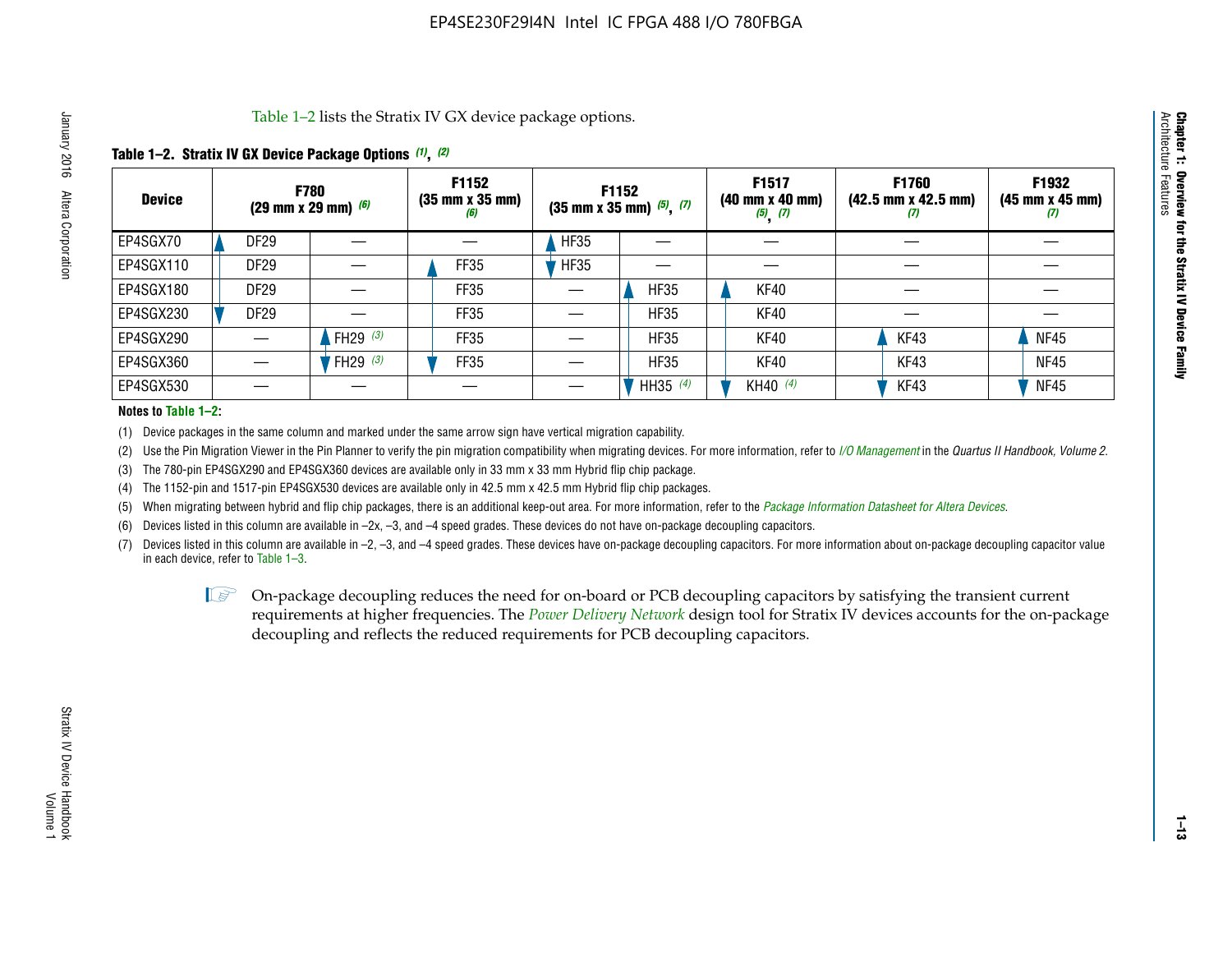| <b>Ordering Information</b> |                     | <b>V<sub>cc</sub></b>               | V <sub>ccio</sub>    | V <sub>CCL GXB</sub>         | V <sub>CCA_L/R</sub> | V <sub>CCT</sub> and V <sub>CCR</sub> (Shared)   |
|-----------------------------|---------------------|-------------------------------------|----------------------|------------------------------|----------------------|--------------------------------------------------|
| EP4SGX70                    | <b>HF35</b>         | $2\times1$ uF + $2\times470$ nF     | 10nF per bank $(2)$  | 100nF per transceiver block  | 100 <sub>n</sub> F   | $1 \times 470$ nF + $1 \times 47$ nF per side    |
| EP4SGX110                   | <b>HF35</b>         | $2\times1$ uF + $2\times470$ nF     | 10nF per bank $(2)$  | 100nF per transceiver block  | 100 <sub>n</sub> F   | $1\times470$ nF + $1\times47$ nF per side        |
| EP4SGX180                   | <b>HF35</b><br>KF40 | $2\times1$ uF + $2\times470$ nF     | 10nF per bank $(2)$  | 100nF per transceiver block  | 100 <sub>n</sub> F   | $1 \times 470$ nF + $1 \times 47$ nF per side    |
| EP4SGX230                   | <b>HF35</b><br>KF40 | $2 \times 1$ uF + $2 \times 470$ nF | 10 nF per bank $(2)$ | 100 nF per transceiver block | 100 nF               | $1 \times 470$ nF + $1 \times 47$ nF<br>per side |
| EP4SGX290                   | <b>HF35</b><br>KF40 |                                     |                      |                              |                      | $1 \times 470$ nF + $1 \times 47$ nF             |
|                             | KF43<br><b>NF45</b> | $4 \times 1$ uF + $4 \times 470$ nF | 10 nF per bank $(2)$ | 100 nF per transceiver block | 100nF                | per side                                         |
|                             | <b>HF35</b><br>KF40 |                                     |                      |                              |                      | $1 \times 470$ nF + $1 \times 47$ nF             |
| EP4SGX360                   | KF43<br><b>NF45</b> | $4 \times 1$ uF + $4 \times 470$ nF | 10 nF per bank $(2)$ | 100 nF per transceiver block | 100 nF               | per side                                         |
|                             | <b>HH35</b>         |                                     |                      |                              |                      |                                                  |
| EP4SGX530                   | <b>KH40</b><br>KF43 | $4 \times 1$ uF + $4 \times 470$ nF | 10 nF per bank $(2)$ | 100 nF per transceiver block | 100 nF               | $1 \times 470$ nF + $1 \times 47$ nF<br>per side |
|                             | <b>NF45</b>         |                                     |                      |                              |                      |                                                  |

**Notes to Table 1–3:**

(1) Table 1-3 refers to production devices on-package decoupling. For more information about decoupling design of engineering sample (ES) devices, contact [Altera Technical Support](http://mysupport.altera.com/eservice/login.asp).

(2) For I/O banks  $3(*)$ ,  $4(*)$ ,  $7(*)$ , and  $8(*)$  only. There is no OPD for I/O bank  $1(*)$ ,  $2(*)$ ,  $5(*)$ , and  $6(*)$ .

**1–14**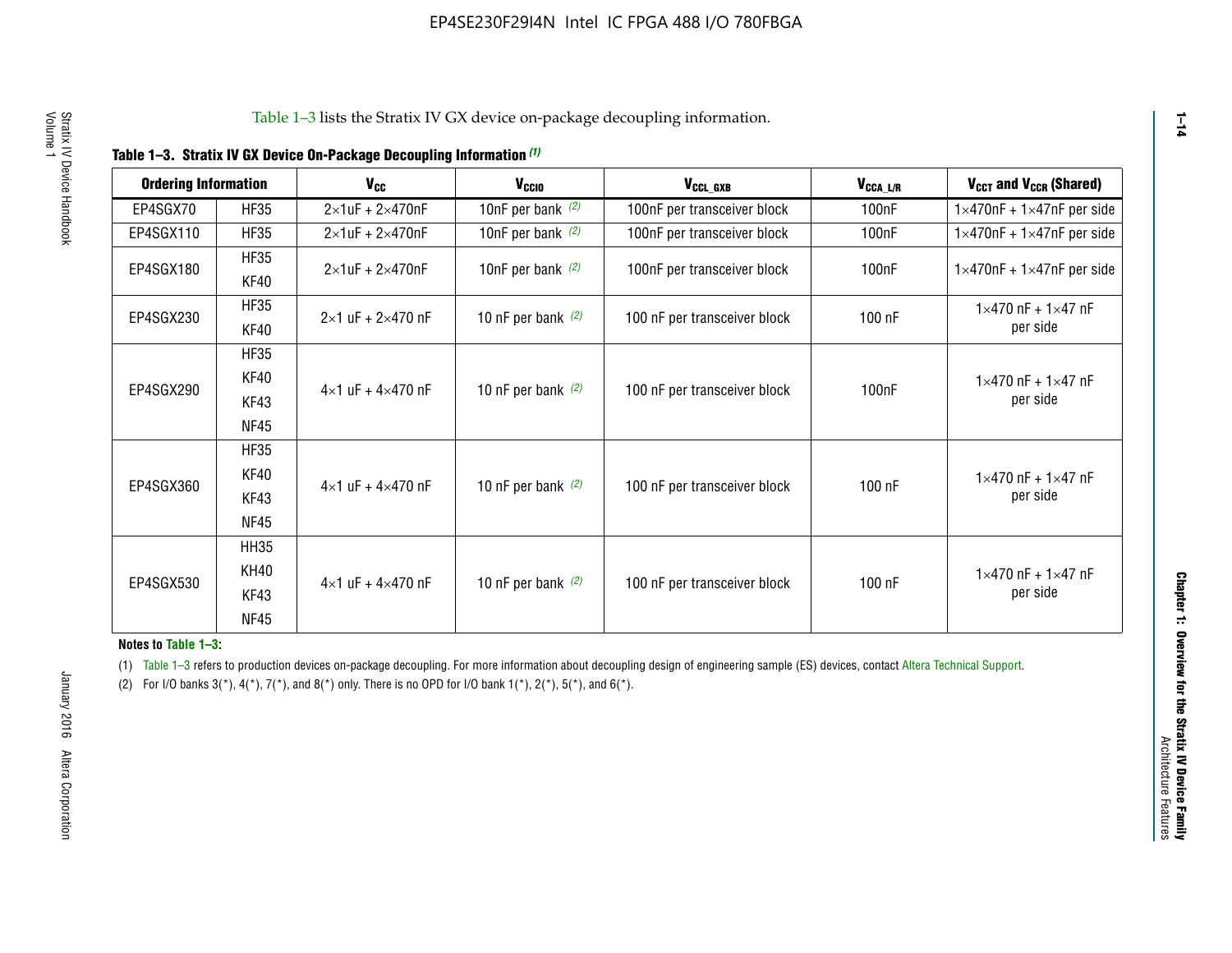#### Table 1–4 lists the Stratix IV E device features.

#### **Table 1–4. Stratix IV E Device Features**

| <b>Feature</b>                                      | <b>EP4SE230</b> |     | <b>EP4SE360</b>                        |              | <b>EP4SE530</b> |              |          | <b>EP4SE820</b> |            |  |
|-----------------------------------------------------|-----------------|-----|----------------------------------------|--------------|-----------------|--------------|----------|-----------------|------------|--|
| Package Pin Count                                   | 780             | 780 | 1152                                   | 1152         | 1517            | 1760         | 1152     | 1517            | 1760       |  |
| ALMs                                                | 91,200          |     | 141,440                                |              | 212,480         |              |          | 325,220         |            |  |
| LEs                                                 | 228,000         |     | 353,600                                | 531,200      |                 |              | 813,050  |                 |            |  |
| High-Speed LVDS<br>SERDES (up to<br>1.6 Gbps) $(1)$ | 56              | 56  | 88                                     | 88           | 112             | 112          | 88       | 112             | 132        |  |
| SPI-4.2 Links                                       | 3               | 3   | 4                                      | 4            |                 | 6            | 4        | 6               | 6          |  |
| <b>M9K Blocks</b><br>(256 x 36 bits)                | 1,235           |     | 1,248                                  |              | 1,280           |              |          | 1610            |            |  |
| M144K Blocks<br>(2048 x 72 bits)                    | 22              |     | 48                                     |              | 64              |              | 60       |                 |            |  |
| <b>Total Memory</b><br>$(MLAB+M9K+$<br>M144K) Kb    | 17,133          |     | 22,564                                 |              | 27,376          |              |          | 33,294          |            |  |
| <b>Embedded Multipliers</b><br>$(18 \times 18)$ (2) | 1,288           |     | 1,040                                  |              | 1,024           |              |          | 960             |            |  |
| PLLs                                                | 4               | 4   | 8                                      | 8            | 12              | 12           | 8        | 12              | 12         |  |
| User I/Os $(3)$                                     | 488             | 488 | 744                                    | 744          | 976             | 976          | 744(4)   | 976 (4)         | 1120 $(4)$ |  |
| Speed Grade<br>(fastest to slowest)                 |                 |     | $-2, -3, -4$ $-2, -3, -4$ $-2, -3, -4$ | $-2, -3, -4$ | $-2, -3, -4$    | $-2, -3, -4$ | $-3, -4$ | $-3, -4$        | $-3, -4$   |  |

#### **Notes to Table 1–4:**

(1) The user I/O count from the pin-out files include all general purpose I/Os, dedicated clock pins, and dual purpose configuration pins. Transceiver pins and dedicated configuration pins are not included in the pin count.

(2) Four multiplier adder mode.

(3) Total pairs of high-speed LVDS SERDES take the lowest channel count of  $R_X/T_X$ .

(4) This data is preliminary.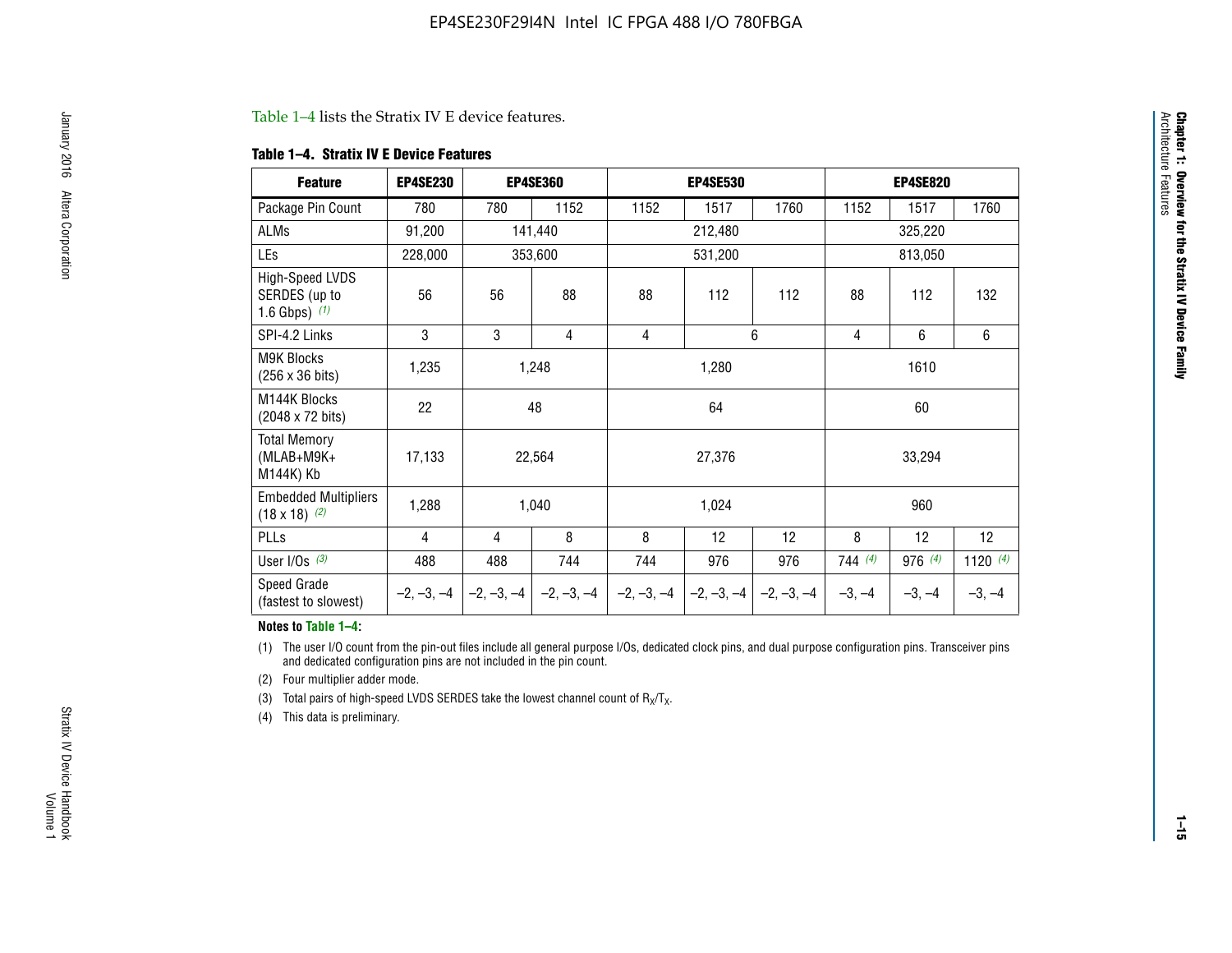Table 1–5 summarizes the Stratix IV E device package options.

| <b>Device</b> | <b>F780</b><br>$(29 \text{ mm} \times 29 \text{ mm})$ $(5)$ , $(6)$ | F1152<br>$(35 \text{ mm} \times 35 \text{ mm})$ $(5)$ , $(7)$ | F <sub>1517</sub><br>$(40 \text{ mm} \times 40 \text{ mm})$ (7) | <b>F1760</b><br>$(42.5$ mm x 42.5 mm) $(7)$ |  |  |
|---------------|---------------------------------------------------------------------|---------------------------------------------------------------|-----------------------------------------------------------------|---------------------------------------------|--|--|
| EP4SE230      | F29                                                                 |                                                               |                                                                 |                                             |  |  |
| EP4SE360      | H29 $(3)$                                                           | F35                                                           |                                                                 |                                             |  |  |
| EP4SE530      |                                                                     | H35 $(4)$                                                     | H40 $(4)$                                                       | F43                                         |  |  |
| EP4SE820      |                                                                     | H35 $(4)$                                                     | H40 $(4)$                                                       | F43                                         |  |  |

**Table 1–5. Stratix IV E Device Package Options** *(1)***,** *(2)*

#### **Notes to Table 1–5:**

(1) Device packages in the same column and marked under the same arrow sign have vertical migration capability.

(2) Use the Pin Migration Viewer in the Pin Planner to verify the pin migration compatibility when migrating devices. For more information, refer to *[I/O Management](http://www.altera.com/literature/hb/qts/qts_qii52013.pdf)* in the *Quartus II Handbook, Volume 2*.

(3) The 780-pin EP4SE360 device is available only in the 33 mm x 33 mm Hybrid flip chip package.

(4) The 1152-pin and 1517-pin for EP4SE530 and EP4SE820 devices are available only in the 42.5 mm x 42.5 mm Hybrid flip chip package.

(5) When migrating between hybrid and flip chip packages, there is an additional keep-out area. For more information, refer to the *[Package](http://www.altera.com/literature/ds/dspkg.pdf)  [Information Datasheet for Altera Devices](http://www.altera.com/literature/ds/dspkg.pdf)*.

(6) Devices listed in this column do not have on-package decoupling capacitors.

(7) Devices listed in this column have on-package decoupling capacitors. For more information about on-package decoupling capacitor value for each device, refer to Table 1–6.

Table 1–6 lists the Stratix IV E on-package decoupling information.

| Table 1–6. Stratix IV E Device On-Package Decoupling Information (1) |  |  |  |  |  |
|----------------------------------------------------------------------|--|--|--|--|--|
|----------------------------------------------------------------------|--|--|--|--|--|

|          | <b>Ordering Information</b> | <b>V<sub>cc</sub></b>               | <b>V<sub>CCIO</sub></b> |
|----------|-----------------------------|-------------------------------------|-------------------------|
| EP4SE360 | F35                         | $4 \times 1$ uF + $4 \times 470$ nF | 10 nF per bank          |
|          | H <sub>35</sub>             |                                     |                         |
| EP4SE530 | H40                         | $4 \times 1$ uF + $4 \times 470$ nF | 10 nF per bank          |
|          | F43                         |                                     |                         |
|          | H <sub>35</sub>             |                                     |                         |
| EP4SE820 | H40                         | $4 \times 1$ uF + $4 \times 470$ nF | 10 nF per bank          |
|          | F43                         |                                     |                         |

**Note to Table 1–6:**

(1) Table 1–6 refers to production devices on-package decoupling. For more information about decoupling design of engineering sample (ES) devices, contact [Altera Technical Support](http://mysupport.altera.com/eservice/login.asp).

Table 1–7 lists the Stratix IV GT device features.

| <b>Feature</b>                       | <b>EP4S40G2</b> | <b>EP4S40G5</b> | <b>EP4S100G2</b> | <b>EP4S100G3</b> | <b>EP4S100G4</b> | <b>EP4S100G5</b> |         |
|--------------------------------------|-----------------|-----------------|------------------|------------------|------------------|------------------|---------|
| Package Pin Count                    | 1517            | 1517            | 1517             | 1932             | 1932             | 1517             | 1932    |
| <b>ALMs</b>                          | 91,200          | 212,480         | 91,200           | 116,480          | 141,440          | 212.480          |         |
| LEs                                  | 228,000         | 531,200         | 228,000          | 291,200          | 353,600          |                  | 531,200 |
| <b>Total Transceiver</b><br>Channels | 36              | 36              | 36               | 48               | 48               | 36               | 48      |

**Table 1–7. Stratix IV GT Device Features (Part 1 of 2)**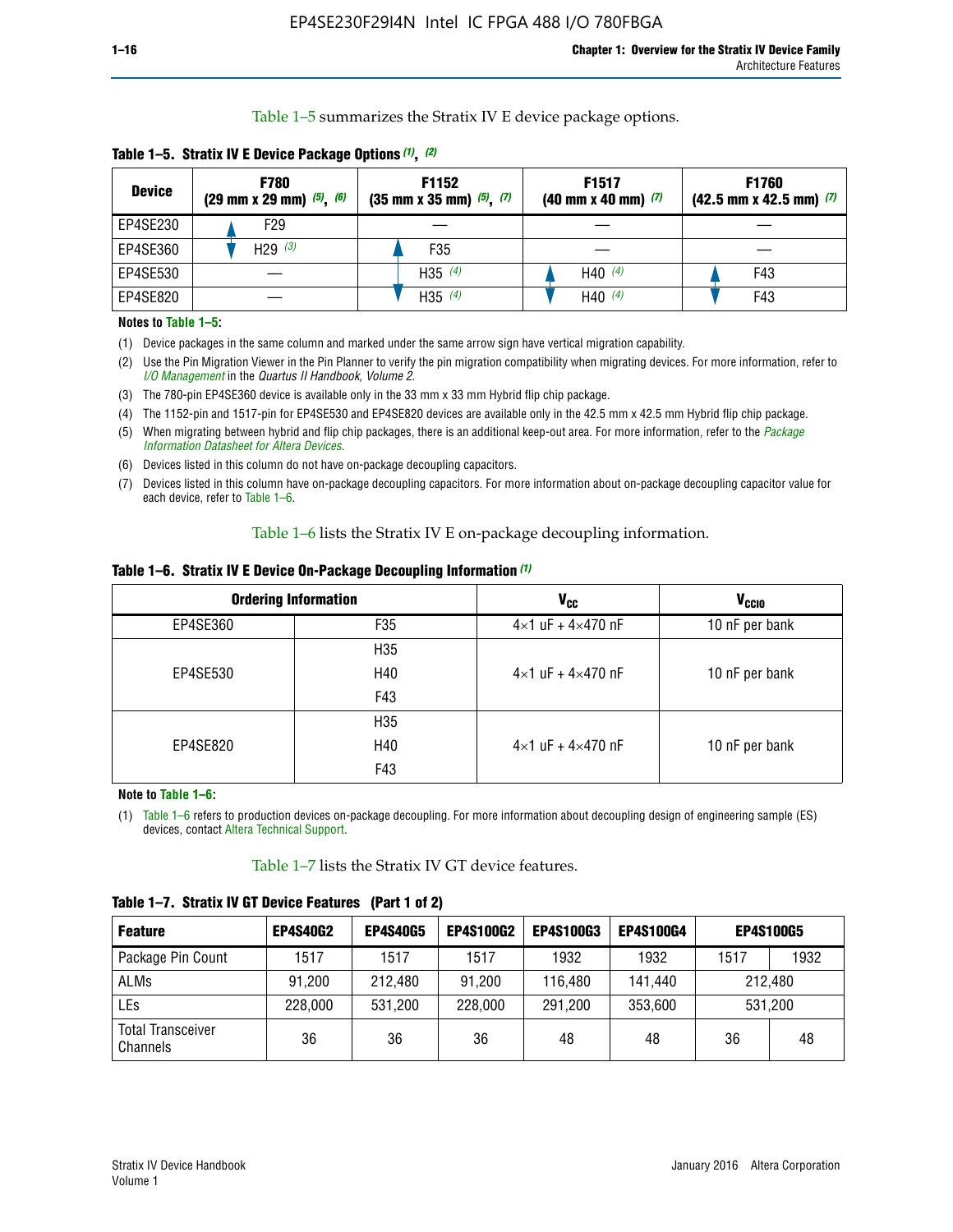#### **Table 1–7. Stratix IV GT Device Features (Part 2 of 2)**

| <b>Feature</b>                                                              | <b>EP4S40G2</b> | <b>EP4S40G5</b> | <b>EP4S100G2</b> | <b>EP4S100G3</b> | <b>EP4S100G4</b> |                | <b>EP4S100G5</b>          |
|-----------------------------------------------------------------------------|-----------------|-----------------|------------------|------------------|------------------|----------------|---------------------------|
| 10G Transceiver<br>Channels<br>(600 Mbps - 11.3 Gbps<br>with PMA + PCS)     | 12              | 12              | 24               | 24               | 24               | 24             | 32                        |
| 8G Transceiver<br>Channels<br>(600 Mbps - 8.5 Gbps<br>with PMA + PCS) $(1)$ | 12              | 12              | $\pmb{0}$        | 8                | 8                | $\mathbf 0$    | 0                         |
| PMA-only CMU<br>Channels<br>(600 Mbps- 6.5 Gbps)                            | 12              | 12              | 12               | 16               | 16               | 12             | 16                        |
| PCIe hard IP Blocks                                                         | $\overline{2}$  | $\overline{2}$  | $\overline{2}$   | $\overline{4}$   | $\overline{4}$   | $\overline{2}$ | $\overline{4}$            |
| <b>High-Speed LVDS</b><br><b>SERDES</b><br>(up to 1.6 Gbps) $(2)$           | 46              | 46              | 46               | 47               | 47               | 46             | 47                        |
| SP1-4.2 Links                                                               | $\overline{2}$  | $\overline{2}$  | $\overline{2}$   | $\overline{2}$   | $\overline{2}$   | $\overline{2}$ | $\overline{2}$            |
| <b>M9K Blocks</b><br>(256 x 36 bits)                                        | 1,235           | 1,280           | 1,235            | 936              | 1,248            |                | 1,280                     |
| M144K Blocks<br>(2048 x 72 bits)                                            | 22              | 64              | 22               | 36               | 48               |                | 64                        |
| Total Memory (MLAB +<br>M9K + M144K) Kb                                     | 17,133          | 27,376          | 17,133           | 17,248           | 22,564           |                | 27,376                    |
| <b>Embedded Multipliers</b><br>$18 \times 18^{(3)}$                         | 1,288           | 1,024           | 1,288            | 832              | 1,024            |                | 1,024                     |
| PLLs                                                                        | 8               | 8               | 8                | 12               | 12               | 8              | 12                        |
| User I/Os $(4)$ , $(5)$                                                     | 654             | 654             | 654              | 781              | 781              | 654            | 781                       |
| Speed Grade<br>(fastest to slowest)                                         | $-1, -2, -3$    | $-1, -2, -3$    | $-1, -2, -3$     | $-1, -2, -3$     | $-1, -2, -3$     |                | $-1, -2, -3$ $-1, -2, -3$ |

**Notes to Table 1–7:**

(1) You can configure all 10G transceiver channels as 8G transceiver channels. For example, the EP4S40G2F40 device has twenty-four 8G transceiver channels and the EP4S100G5F45 device has thirty-two 8G transceiver channels.

(2) Total pairs of high-speed LVDS SERDES take the lowest channel count of  $R_X/T_X$ .

(3) Four multiplier adder mode.

(4) The user I/O count from the pin-out files include all general purpose I/Os, dedicated clock pins, and dual purpose configuration pins. Transceiver pins and dedicated configuration pins are not included in the pin count.

(5) This data is preliminary.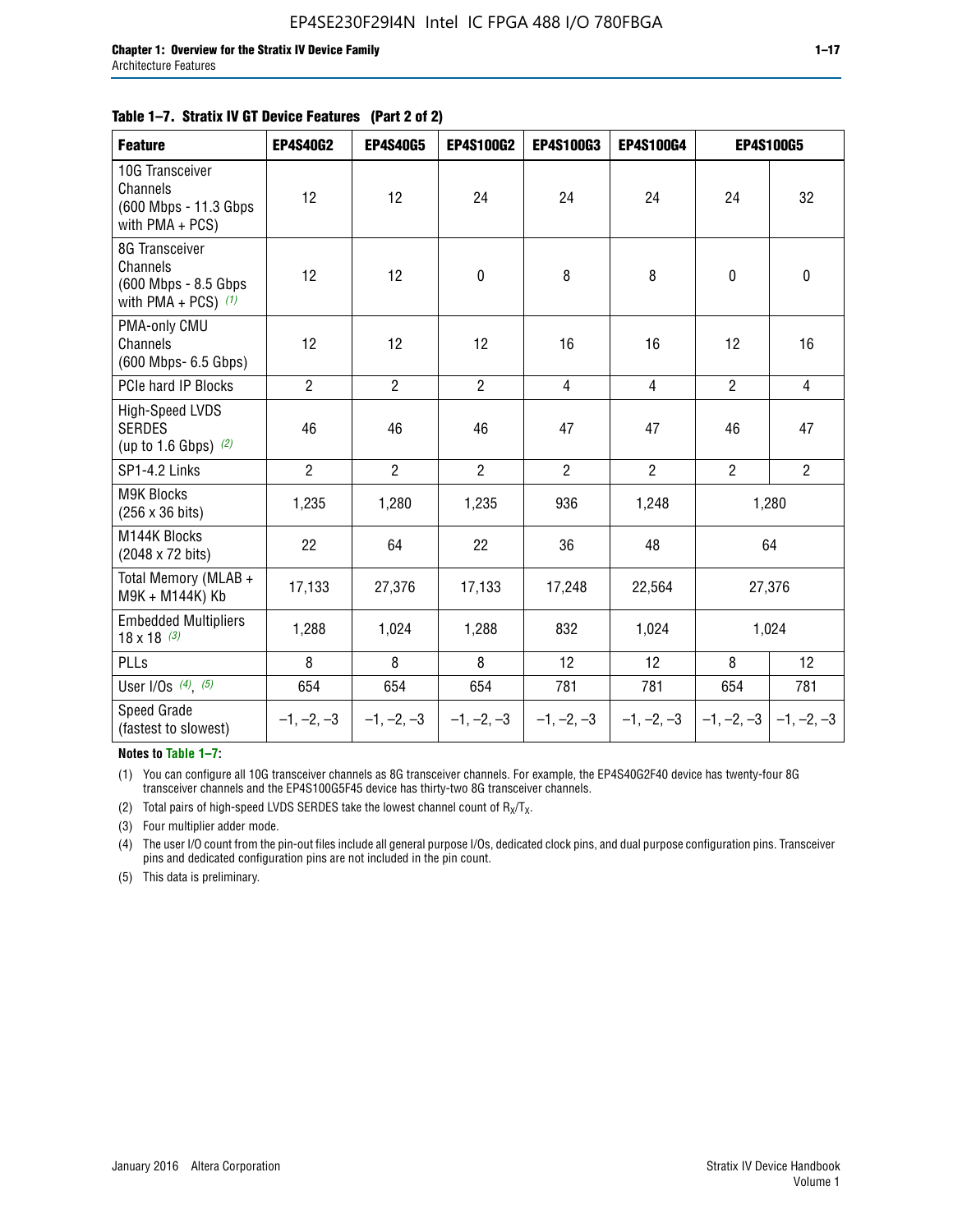Table 1–8 lists the resource counts for the Stratix IV GT devices.

| <b>Device</b>                      | <b>1517 Pin</b><br><b>1932 Pin</b><br>$(40 \text{ mm} \times 40 \text{ mm})$ $(3)$<br>(45 mm x 45 mm) |     |  |
|------------------------------------|-------------------------------------------------------------------------------------------------------|-----|--|
| <b>Stratix IV GT 40 G Devices</b>  |                                                                                                       |     |  |
| EP4S40G2                           | F40                                                                                                   |     |  |
| EP4S40G5                           | H40 $(4)$ , $(5)$                                                                                     |     |  |
| <b>Stratix IV GT 100 G Devices</b> |                                                                                                       |     |  |
| EP4S100G2                          | F40                                                                                                   |     |  |
| EP4S100G3                          |                                                                                                       | F45 |  |
| EP4S100G4                          |                                                                                                       | F45 |  |
| EP4S100G5                          | (5)<br>$(4)$ ,<br>H40                                                                                 | F45 |  |

#### **Notes to Table 1–8:**

(1) This table represents pin compatability; however, it does not include hard IP block placement compatability.

- (2) Devices under the same arrow sign have vertical migration capability.
- (3) When migrating between hybrid and flip chip packages, there is an additional keep-out area. For more information, refer to the *[Altera Device Package Information Data Sheet](http://www.altera.com/literature/ds/dspkg.pdf)*.
- (4) EP4S40G5 and EP4S100G5 devices with 1517 pin-count are only available in 42.5-mm x 42.5-mm Hybrid flip chip packages.
- (5) If you are using the hard IP block, migration is not possible.

Table 1–9 lists the Stratix IV GT on-package decoupling information.

**Table 1–9. Stratix IV GT Device On-Package Decoupling Information** *(1)*

| <b>Ordering</b><br><b>Information</b> | Vcc                                 | <b>V<sub>CCIO</sub></b> | V <sub>CCL GXB</sub>            | V <sub>CCA L/R</sub> | V <sub>CCT L/R</sub> | $V_{CCR\_L/R}$ |
|---------------------------------------|-------------------------------------|-------------------------|---------------------------------|----------------------|----------------------|----------------|
| EP4S40G2F40                           | $2 \times 1$ uF + $2 \times 470$ nF | 10 nF per bank $(2)$    | 100 nF per<br>transceiver block | $100$ nF             | $100$ nF             | 100 nF         |
| EP4S100G2F40                          |                                     |                         |                                 |                      |                      |                |
| EP4S100G3F45                          |                                     | 10 nF per bank $(2)$    | 100 nF per<br>transceiver block | $100$ nF             | $100$ nF             | $100$ nF       |
| EP4S100G4F45                          |                                     |                         |                                 |                      |                      |                |
| EP4S40G5H40                           | $4\times1$ uF + $4\times470$ nF     |                         |                                 |                      |                      |                |
| EP4S100G5H40                          |                                     |                         |                                 |                      |                      |                |
| EP4S100G5F45                          |                                     |                         |                                 |                      |                      |                |

**Notes to Table 1–9:**

(1) Table 1–9 refers to production devices on-package decoupling. For more information about decoupling design of engineering sample (ES) devices, contact [Altera Technical Support](http://mysupport.altera.com/eservice/login.asp).

(2) For I/O banks  $3(*)$ ,  $4(*)$ ,  $7(*)$ , and  $8(*)$  only. There is no OPD for I/O bank  $1(*)$ ,  $2(*)$ ,  $5(*)$ , and  $6(*)$ .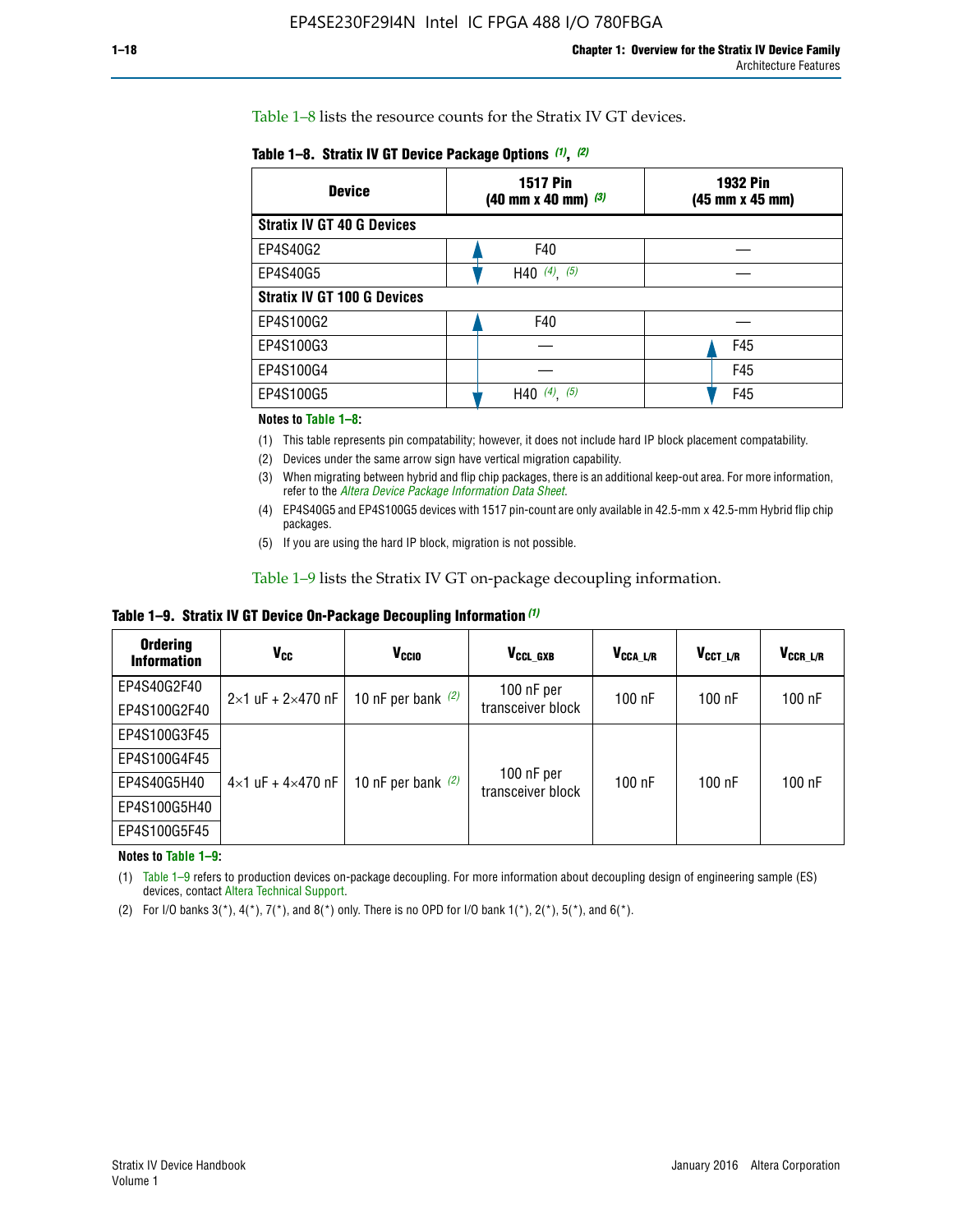# **Integrated Software Platform**

The Quartus II software provides an integrated environment for HDL and schematic design entry, compilation and logic synthesis, full simulation and advanced timing analysis, SignalTap II Logic Analyzer, and device configuration of Stratix IV designs. The Quartus II software provides the MegaWizard<sup> $M$ </sup> Plug-In Manager user interface to generate different functional blocks, such as memory, PLL, and digital signal processing logic. For transceivers, the Quartus II software provides the ALTGX MegaWizard Plug-In Manager interface that guides you through configuration of the transceiver based on your application requirements.

The Stratix IV GX and GT transceivers allow you to implement low-power and reliable high-speed serial interface applications with its fully reconfigurable hardware, optimal signal integrity, and integrated Quartus II software platform.

For more information about the QuarJanuary2016tus II software features, refer to the *[Quartus II Handbook](http://www.altera.com/literature/lit-qts.jsp)*.

# **Ordering Information**

This section describes the Stratix IV E, GT, and GX devices ordering information. Figure 1–4 shows the ordering codes for Stratix IV GX and E devices.



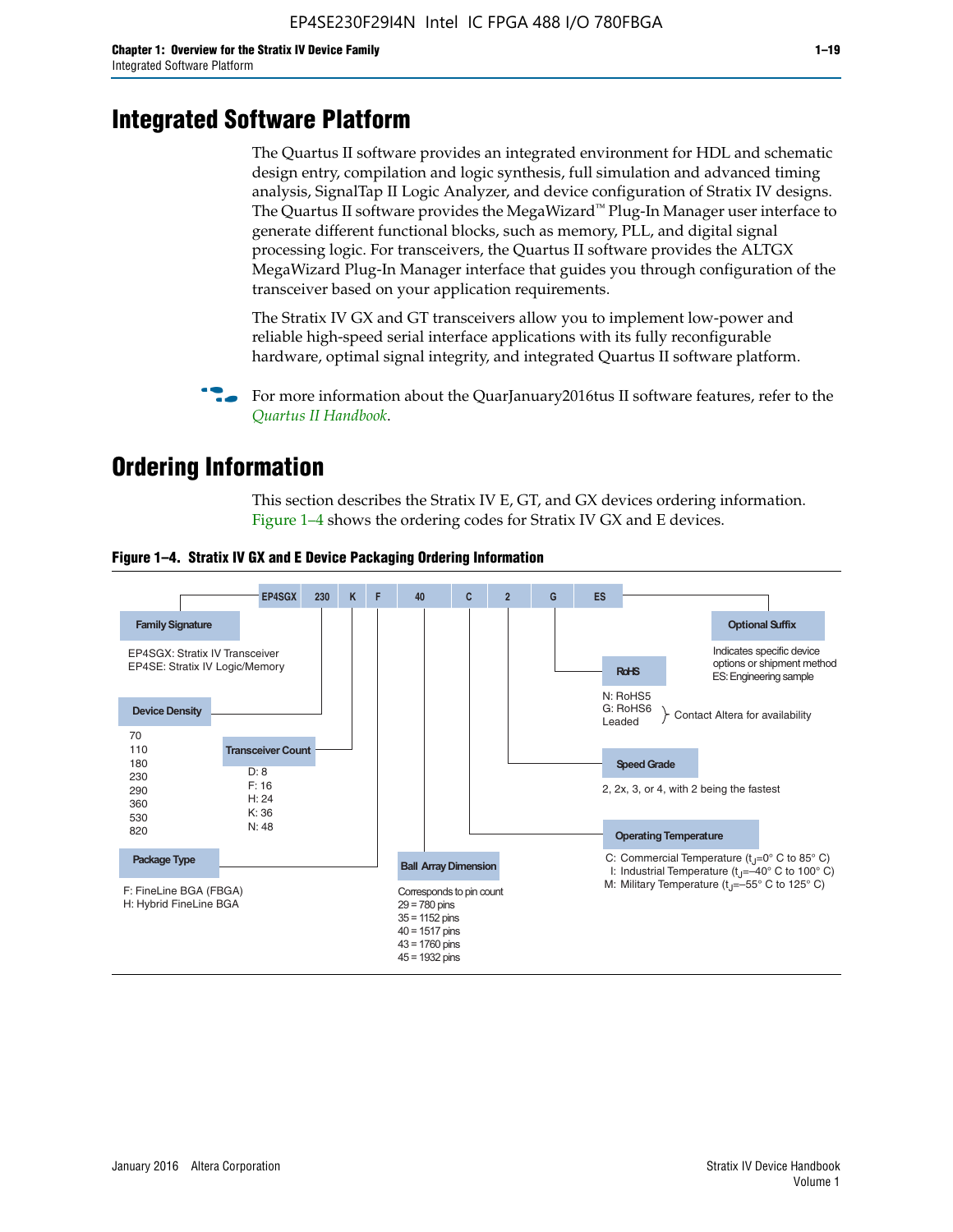Figure 1–5 shows the ordering codes for Stratix IV GT devices.





# **Document Revision History**

Table 1–10 lists the revision history for this chapter.

| Table 1–10. Document Revision History (Part 1 of 2) |  |  |  |  |  |
|-----------------------------------------------------|--|--|--|--|--|
|-----------------------------------------------------|--|--|--|--|--|

| <b>Date</b>       | <b>Version</b> | <b>Changes</b>                                              |
|-------------------|----------------|-------------------------------------------------------------|
| January 2016      | 3.5            | ■ Updated Figure 1–4 with new RoHS information              |
| September 2012    | 3.4            | ■ Updated Table 1–1 to close FB $#30986$ .                  |
|                   |                | Updated Table $1-2$ and Table $1-5$ to close FB $\#31127$ . |
| June 2011         | 3.3            | $\blacksquare$ Added military temperature to Figure 1–4.    |
|                   |                | ■ Updated Table 1–7 and Table 1–8.                          |
| February 2011     | 3.2            | $\blacksquare$ Applied new template.                        |
|                   |                | Minor text edits.                                           |
|                   |                | <b>Updated Table 1–1, Table 1–2, and Table 1–7.</b>         |
| <b>March 2010</b> |                | <b>U</b> Updated Figure 1–3.                                |
|                   | 3.1            | ■ Updated the "Stratix IV GT Devices" section.              |
|                   |                | Added two new references to the Introduction section.       |
|                   |                | Minor text edits.                                           |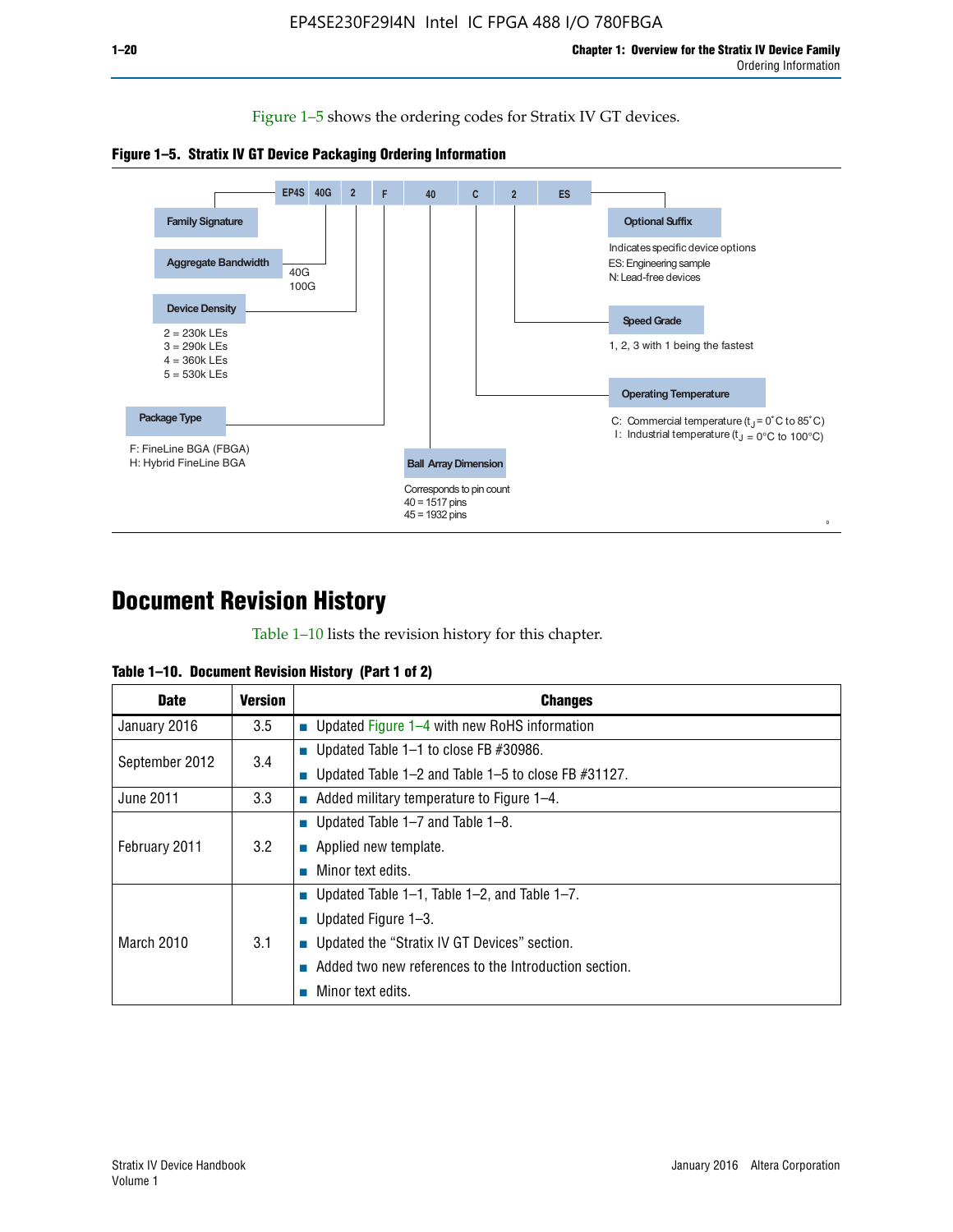#### **Table 1–10. Document Revision History (Part 2 of 2)**

| <b>Date</b>      | <b>Version</b> | <b>Changes</b>                                                                                                                                                                                                                                                                    |  |  |
|------------------|----------------|-----------------------------------------------------------------------------------------------------------------------------------------------------------------------------------------------------------------------------------------------------------------------------------|--|--|
|                  |                | ■ Updated the "Stratix IV Device Family Overview", "Feature Summary", "Stratix IV GT<br>Devices", "High-Speed Transceiver Features", "FPGA Fabric and I/O Features", "Highest<br>Aggregate Data Bandwidth", "System Integration", and "Integrated Software Platform"<br>sections. |  |  |
| November 2009    | 3.0            | $\blacksquare$ Added Table 1-3, Table 1-6, and Table 1-9.                                                                                                                                                                                                                         |  |  |
|                  |                | $\blacksquare$ Updated Table 1-1, Table 1-2, Table 1-4, Table 1-5, Table 1-7, and Table 1-8.                                                                                                                                                                                      |  |  |
|                  |                | ■ Updated Figure 1–3, Figure 1–4, and Figure 1–5.                                                                                                                                                                                                                                 |  |  |
|                  |                | $\blacksquare$ Minor text edits.                                                                                                                                                                                                                                                  |  |  |
|                  | 2.4            | $\blacksquare$ Updated Table 1-1.                                                                                                                                                                                                                                                 |  |  |
| <b>June 2009</b> |                | Minor text edits.                                                                                                                                                                                                                                                                 |  |  |
|                  |                | $\blacksquare$ Added Table 1–5, Table 1–6, and Figure 1–3.                                                                                                                                                                                                                        |  |  |
|                  |                | $\blacksquare$ Updated Figure 1-5.                                                                                                                                                                                                                                                |  |  |
| April 2009       | 2.3            | Updated Table $1-1$ , Table $1-2$ , Table $1-3$ , and Table $1-4$ .                                                                                                                                                                                                               |  |  |
|                  |                | ■ Updated "Introduction", "Feature Summary", "Stratix IV GX Devices", "Stratix IV GT<br>Devices", "Architecture Features", and "FPGA Fabric and I/O Features"                                                                                                                     |  |  |
|                  | 2.2            | ■ Updated "Feature Summary", "Stratix IV GX Devices", "Stratix IV E Device", "Stratix IV<br>GT Devices", "Signal Integrity"                                                                                                                                                       |  |  |
| March 2009       |                | Removed Tables 1-5 and 1-6                                                                                                                                                                                                                                                        |  |  |
|                  |                | Updated Figure 1-4                                                                                                                                                                                                                                                                |  |  |
|                  |                | ■ Updated "Introduction", "Feature Summary", "Stratix IV Device Diagnostic Features",<br>"Signal Integrity", "Clock Networks", "High-Speed Differential I/O with DPA and Soft-<br>CDR", "System Integration", and "Ordering Information" sections.                                |  |  |
|                  |                | Added "Stratix IV GT 100G Devices" and "Stratix IV GT 100G Transceiver Bandwidth"<br>sections.                                                                                                                                                                                    |  |  |
| March 2009       | 2.1            | <b>Updated Table 1–1, Table 1–2, Table 1–3, and Table 1–4.</b>                                                                                                                                                                                                                    |  |  |
|                  |                | $\blacksquare$ Added Table 1-5 and Table 1-6.                                                                                                                                                                                                                                     |  |  |
|                  |                | ■ Updated Figure $1-3$ and Figure $1-4$ .                                                                                                                                                                                                                                         |  |  |
|                  |                | $\blacksquare$ Added Figure 1-5.                                                                                                                                                                                                                                                  |  |  |
|                  |                | Removed "Referenced Documents" section.                                                                                                                                                                                                                                           |  |  |
|                  |                | Updated "Feature Summary" on page 1-1.                                                                                                                                                                                                                                            |  |  |
|                  |                | ■ Updated "Stratix IV Device Diagnostic Features" on page 1-7.                                                                                                                                                                                                                    |  |  |
| November 2008    | 2.0            | Updated "FPGA Fabric and I/O Features" on page 1-8.                                                                                                                                                                                                                               |  |  |
|                  |                | $\blacksquare$ Updated Table 1-1.                                                                                                                                                                                                                                                 |  |  |
|                  |                | Updated Table 1-2.                                                                                                                                                                                                                                                                |  |  |
|                  |                | Updated "Table 1-5 shows the total number of transceivers available in the Stratix IV GT<br>Device." on page 1-15.                                                                                                                                                                |  |  |
| <b>July 2008</b> | 1.1            | Revised "Introduction".                                                                                                                                                                                                                                                           |  |  |
| May 2008         | 1.0            | Initial release.                                                                                                                                                                                                                                                                  |  |  |